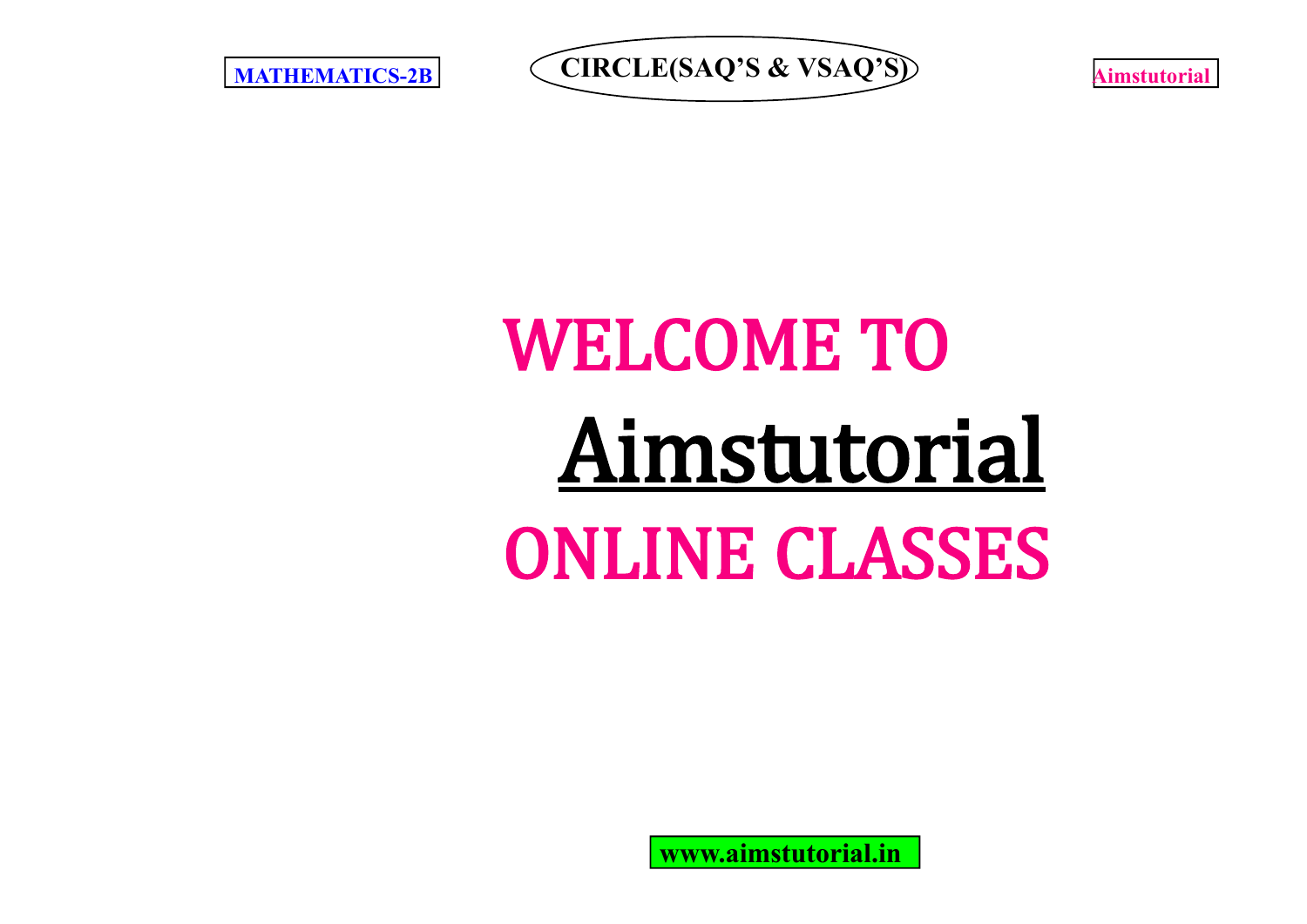

1. Find the equation of the circle with centre (-7, -3) and radius '4'. **Sol:**Given Centre, C  $(h, k) = (-7, -3)$ , radius,  $r = 4$  $\therefore$  The equation of the circle is  $(x - h)^2 + (y - k)^2 = r^2$  $\Rightarrow$   $(x + 7)^2 + (y + 3)^2 = 4^2$  $\Rightarrow$  x<sup>2</sup> + 49 + 14x + y<sup>2</sup> + 9 + 6y = 16  $x^2 + y^2 + 14x + 6y + 42 = 0$ 

(H/W)Find the equation of the circle with centre  $C = (-1, -8)$  and radius  $r = 5$ . Ans:  $x^2 + y^2 + 2x + 16y + 40 = 0$ .

2. Find the equation of the circle passing through (3, 4) and having the centre at (-3, 4). **Sol:**Given centre C  $(h, k) = (-3, 4)$ Let the given point  $A = (3, 4)$ Since 'A' is the point on the circle.  $\therefore$  Radius,  $r = CA$  $=\sqrt{(-3-3)^2+(4-4)^2}$  $=\sqrt{(-6)^2+(0)^2}$  $= \sqrt{36+0} = \sqrt{36} = 6$  $\therefore$  The equation of the required circle is  $(x-h)^{2} + (y-k)^{2} = r^{2}$  $\Rightarrow$   $(x + 3)^2 + (y - 4)^2 = 6^2$ 

 $\Rightarrow$ x<sup>2</sup> + 9 + 6x + y<sup>2</sup> + 16 - 8y = 36  $x^2 + y^2 + 6x - 8y - 11 = 0.$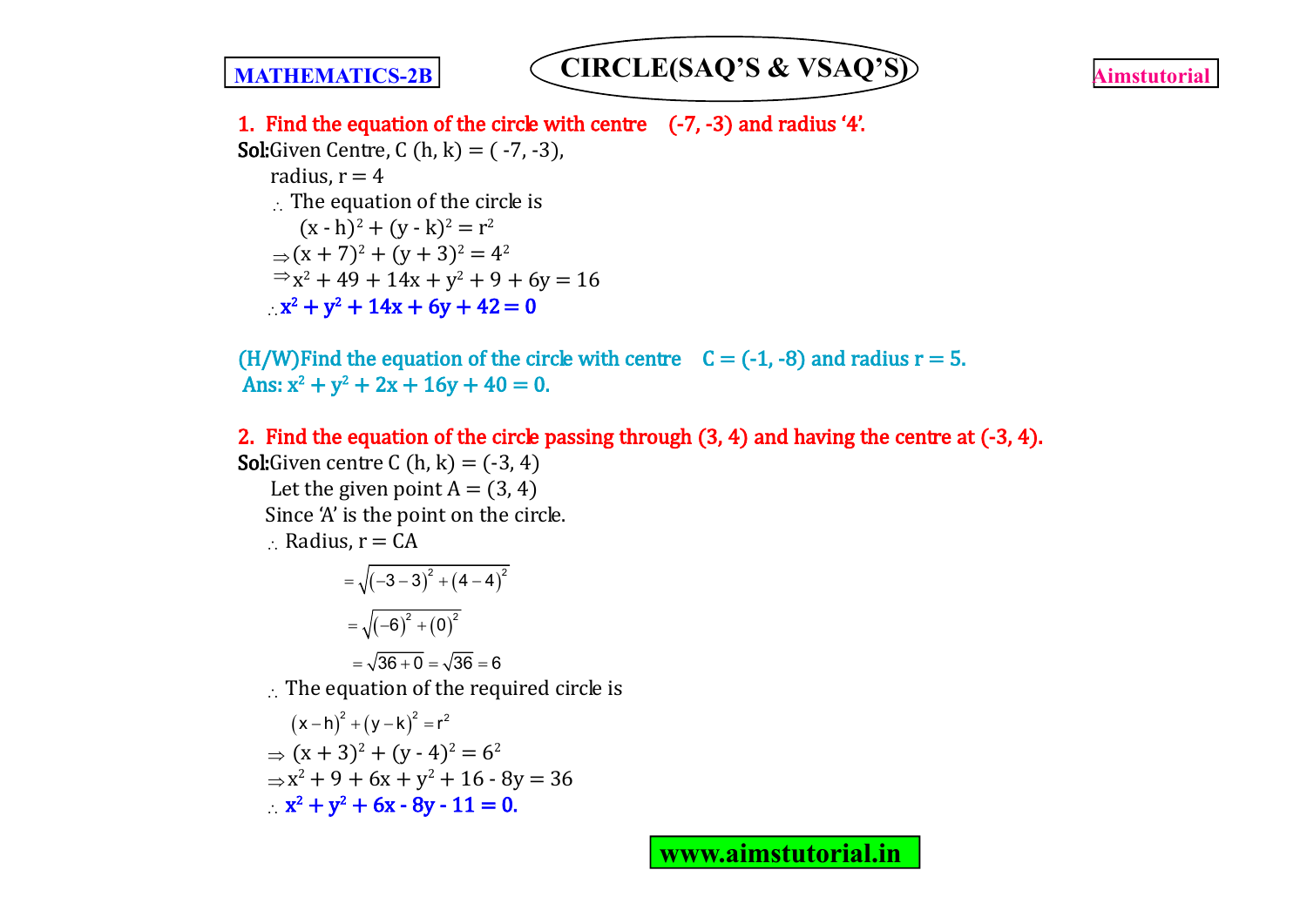3. Find the equation of the circle passing through the origin and has centre at  $(-4, -3)$ . **Sol:**Given centre  $C = (-4, -3)$ , origin  $O = (0, 0)$ Radius = distance between  $(0, 0)$  and  $(-4, -3)$  $= \sqrt{16+9} = \sqrt{25} = 5.$ Equation of the circle which has centre at  $(-4, -3)$  and radius 5 is  $(x - x_1)^2 + (y - y_1)^2 = r^2$  $\Rightarrow$   $(x+4)^2 + (y+3)^2 = 5^2$  $\Rightarrow$  x<sup>2</sup> + 8x + 16 + y<sup>2</sup> + 6y + 9 = 25  $x^2 + y^2 + 8x + 6y = 0.$ 

4. Find the equation of the circle passing through  $(2, -1)$  having the centre at  $(2, 3)$ . **Sol:**Given  $C = (2, 3)$ ,  $P = (2, -1)$ radius =  $r = CP = \sqrt{(2-2)^2 + (3+1)^2} = 4$ Equation of the required circle with centre  $C = (2, 3) = (x_1, y_1)$  and the radius  $(r) = 4$ Equation of circle is  $(x - x_1)^2 + (y - y_1)^2 = r^2$  $\Rightarrow$   $(x - 2)^2 + (y - 3)^2 = 4^2$  $\Rightarrow$  x<sup>2</sup>+4 - 4x + y<sup>2</sup> + 9 - 6y = 16  $x^2 + y^2 - 4x - 6y - 3 = 0$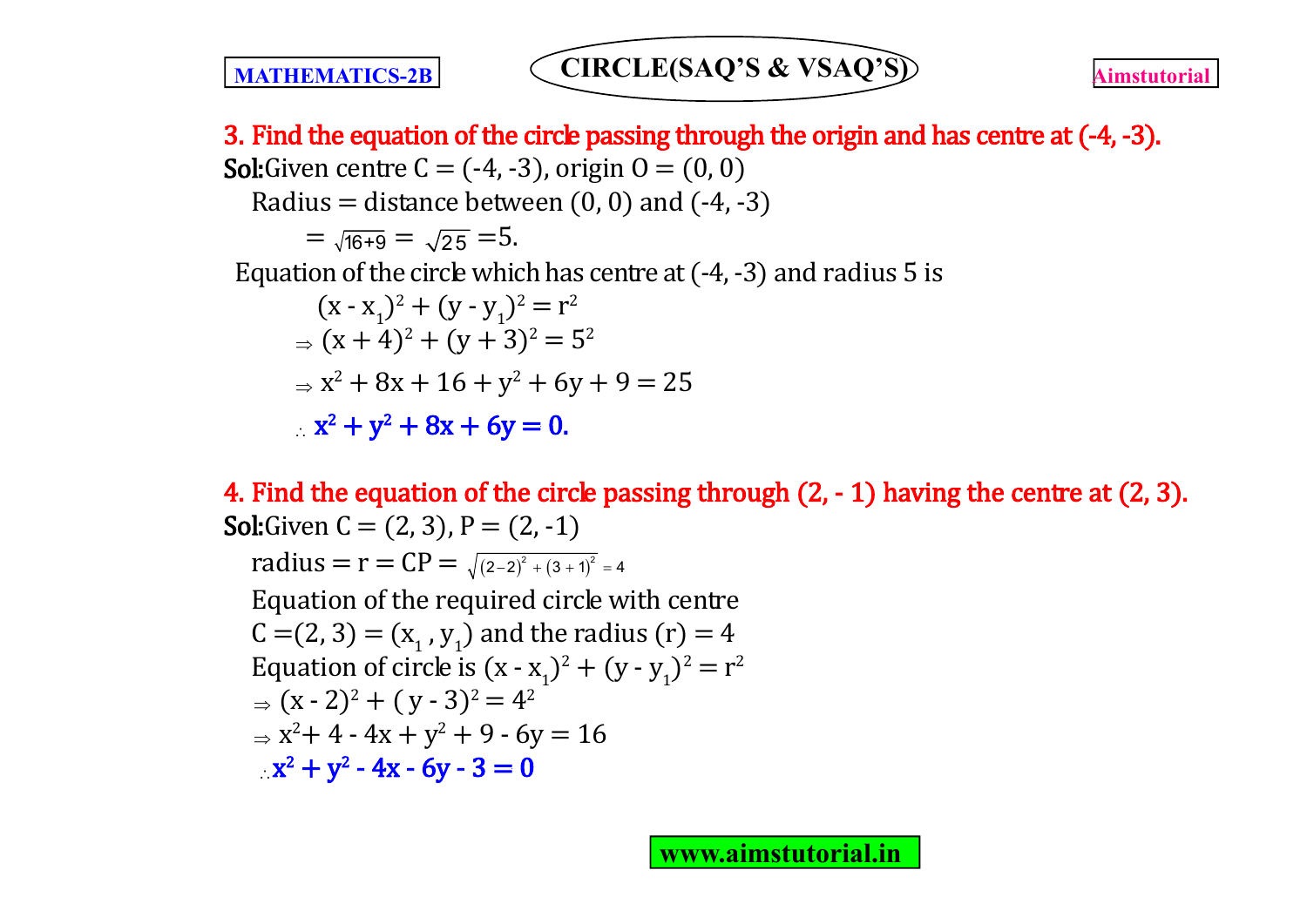

5. Find the equation of the circle passing through  $(-2,3)$  having the centre at  $(0,0)$ . **Sol:**Given centre  $C(h,k) = (0,0)$ Let the given point  $A(-2,3)$ Since  $A(-2,3)$  is a point on the circle. Radius  $r = CA = \sqrt{(-2-0)^2 + (3-0)^2}$  $=\sqrt{(-2)^2+(3)^2}=\sqrt{4+9}=\sqrt{13}$  $\therefore$  The equation of the required circle is  $(x - h)^2 + (y - k)^2 = r^2$ .  $\Rightarrow$   $(x - 0)^2 + (y - 0)^2 = \sqrt{(13)^2} \Rightarrow x^2 + y^2 = 13.$ 

 $(H/W)$ Find the equation of the circle whose centre is  $(-1,2)$  and which passes through  $(5,6)$ .

Ans:  $x^2 + y^2 + 2x - 4y - 47 = 0$ .

6. Find the values of a,b if  $ax^2 + bxy + 3y^2 - 5x + 2y - 3 = 0$  represents a circle. Also find the radius and centre of the circle.

**Sol**:
$$
ax^2 + bxy + 3y^2 - 5x + 2y - 3 = 0
$$
  
represents a circle  
 $\Rightarrow$  Coeff.  $x^2 =$  Coeff.  $y^2$  and Coeff. of  $xy = 0$   
 $a = 3$  and  $b = 0$   
Equation of the circle is  
 $\Rightarrow 3x^2 + 3y^2 - 5x + 2y - 3 = 0$   $\Rightarrow$  3  
 $\Rightarrow x^2 + y^2 - \frac{5}{3}x + \frac{2}{3}y - 1 = 0$   
centre  $C = \left(\frac{5}{6}, -\frac{1}{3}\right)$ , Radius  $= \sqrt{g^2 + f^2 - c}$   
 $= \sqrt{\left(\frac{-5}{6}\right)^2 + \left(\frac{2}{6}\right)^2 - (-1)} = \sqrt{\frac{25}{36} + \frac{4}{36} + 1} = \sqrt{\frac{25 + 4 + 36}{36}} = \frac{\sqrt{65}}{6}$ .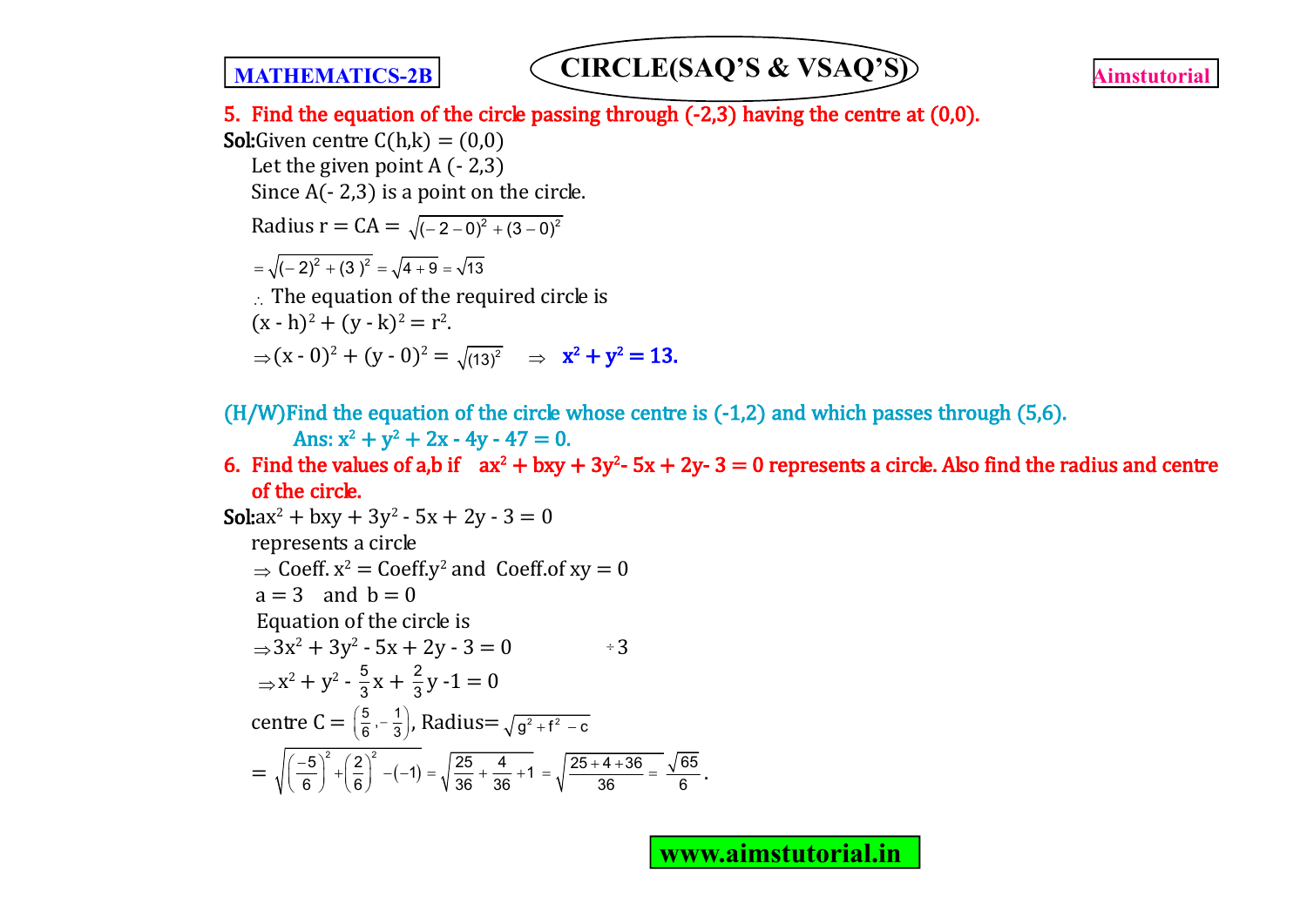

7. Find the value of 'a'of  $2x^2 + ay^2 - 3x + 2y - 1 = 0$  represents a circle and also find its radius.

**Sol:** 2x<sup>2</sup> + ay<sup>2</sup> - 3x + 2y - 1 = 0 represents a circle  
\n⇒ Coe. of x<sup>2</sup> = coe. of y<sup>2</sup> ⇒ a = 2  
\nEquation of the circle is  
\n2x<sup>2</sup> + 2y<sup>2</sup> - 3x + 2y - 1 = 0 ÷ 2  
\n⇒ x<sup>2</sup> + y<sup>2</sup> - 
$$
\frac{3}{2}
$$
x + y -  $\frac{1}{2}$  = 0  
\n2g =  $\frac{-3}{2}$  ⇒ g = -3/4, 2f = 1 ⇒ f =  $\frac{1}{2}$ , c =  $\frac{-1}{2}$   
\nRadius =  $\sqrt{g^2 + f^2 - c}$  =  $\sqrt{\left(\frac{-3}{4}\right)^2 + \left(\frac{1}{2}\right)^2 - \left(\frac{1}{2}\right)}$  =  $\sqrt{\frac{9}{16} + \frac{1}{4} + \frac{1}{2}} = \sqrt{\frac{9+4+8}{16}} = \frac{\sqrt{21}}{4}$ .

8. If  $x^2 + y^2 + 2gx + 2fy - 12 = 0$  represents a circle with centre (2, 3) find g, f and its radius. Sol:Centre of the circle

$$
x^{2} + y^{2} + 2gx + 2fy - 12 = 0 \text{ is } (-g, -f) = (2, 3)
$$
  
\n
$$
\Rightarrow g = -2, f = -3 \text{ and } c = -12
$$
  
\nRadius =  $\sqrt{g^{2} + f^{2} - c} = \sqrt{(-2)^{2} + (+3)^{2} - (-12)} = \sqrt{4 + 9 + 12} = 5.$ 

9. If the centre of the circle  $x^2 + y^2 + ax + by - 12 = 0$  is (2, 3), find the values of a, b and the radius of the circle. **Sol:** Comparing  $x^2 + y^2 + ax + by - 12 = 0$  with  $x^2 + y^2 + 2gx + 2fy + c = 0$ ,  $2g = a \Rightarrow g = \frac{a}{2}$  $\frac{a}{2}$ , 2f = b  $\Rightarrow$  f =  $\frac{b}{2}$ , c = -12. Now centre  $(-g, -f) = \left(\frac{-a}{2}, \frac{-b}{2}\right) = (2, 3) \Rightarrow a = -4, b = -6.$ Radius =  $\sqrt{q^2 + f^2 - c} = \sqrt{4 + 9 + 12} = 5$ .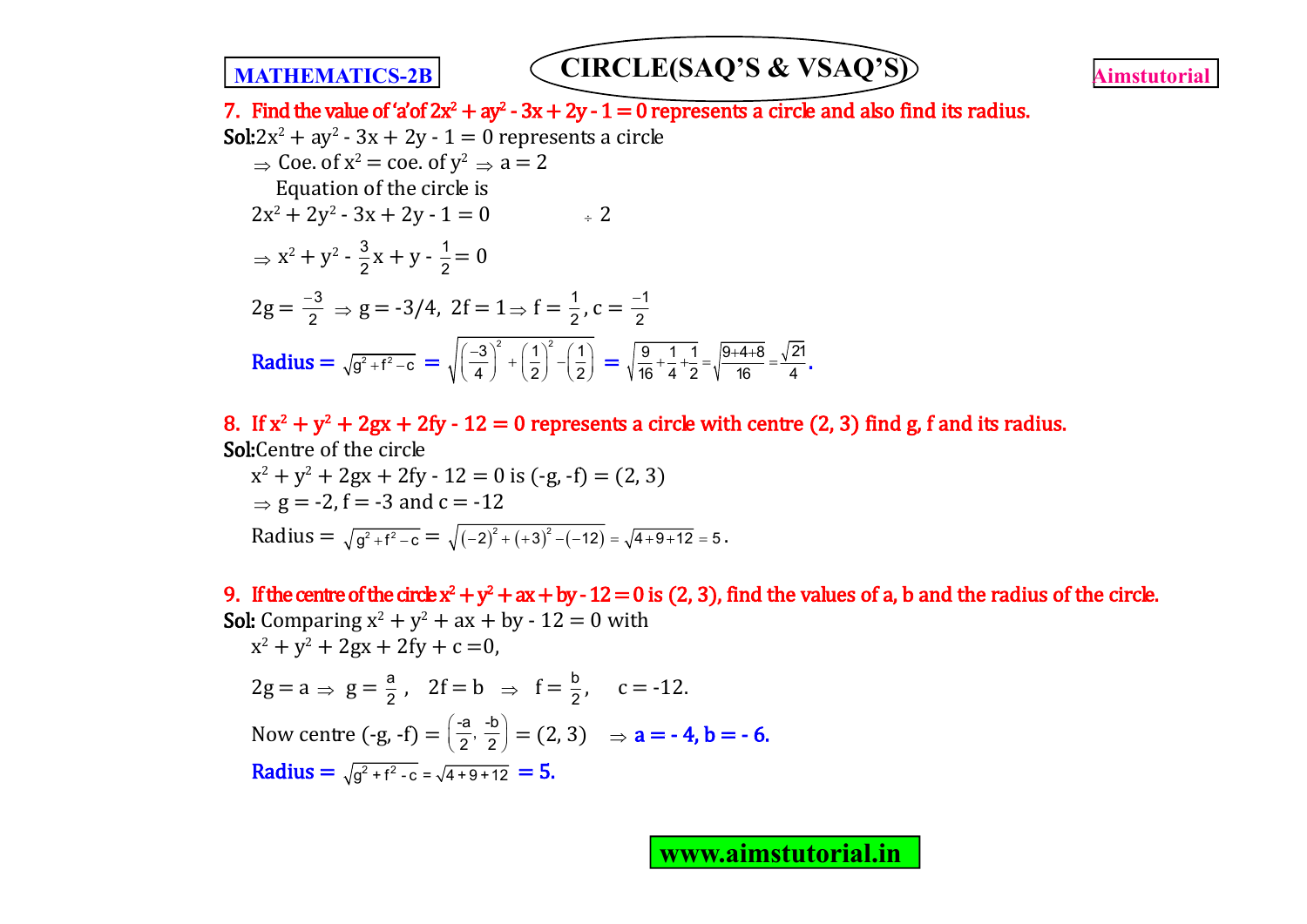10. If  $x^2 + y^2 - 4x + 6y + c = 0$  represent a circle with radius 6 then find the value of c.

**Sol:**Given equation of circle  $x^2 + y^2 - 4x + 6y + c = 0$ center  $c = (-g, -f) = (2, -3)$ , Radius = 6 Radius =  $\sqrt{g^2 + f^2 - c}$  =  $\sqrt{(2)^2 + (-3)^2 - c}$  = 6  $\Rightarrow$  4 + 9 -c = 36  $\Rightarrow$  c = 13 - 36 c = - 23.

(H/W)If the cirkle  $x^2 + y^2 - 4x + 6y + a = 0$  has radius 4 then find 'a'. ( Ans:  $a = -3$ )

11. Find the centre and radius of circle  $x^2 + y^2 + 6x + 8y - 96 = 0$ **sol:** Given circle is  $x^2 + y^2 + 6x + 8y - 96 = 0$  $centre = (-3, -4)$ **Radius** =  $\sqrt{g^2 + f^2 - c} = \sqrt{3^2 + 4^2 + 96} = \sqrt{9 + 16 + 96} = \sqrt{121} = 11$ .

12. Find the centre and radius of the circle  $\sqrt{1+m^2(x^2+y^2)}$  - 2cx - 2mcy = 0 (c > 0). Sol: Given equation of the circle is

$$
\sqrt{1+m^2} (x^2 + y^2) - 2cx - 2mcy = 0 \qquad \div \sqrt{1+m^2}
$$
  

$$
x^2 + y^2 - \frac{2c}{\sqrt{1+m^2}} x - \frac{2mc}{\sqrt{1+m^2}} y = 0
$$
  
Coordinates of centre = (-g, -f) =  $\left(\frac{c}{\sqrt{1+m^2}}, \frac{mc}{\sqrt{1+m^2}}\right)$ 

**Radius** = 
$$
\sqrt{g^2 + f^2 - c}
$$
 =  $\sqrt{\frac{c^2}{1 + m^2} + \frac{m^2 c^2}{1 + m^2}}$  =  $\sqrt{\frac{c^2 (1 + m^2)}{1 + m^2}}$  = c.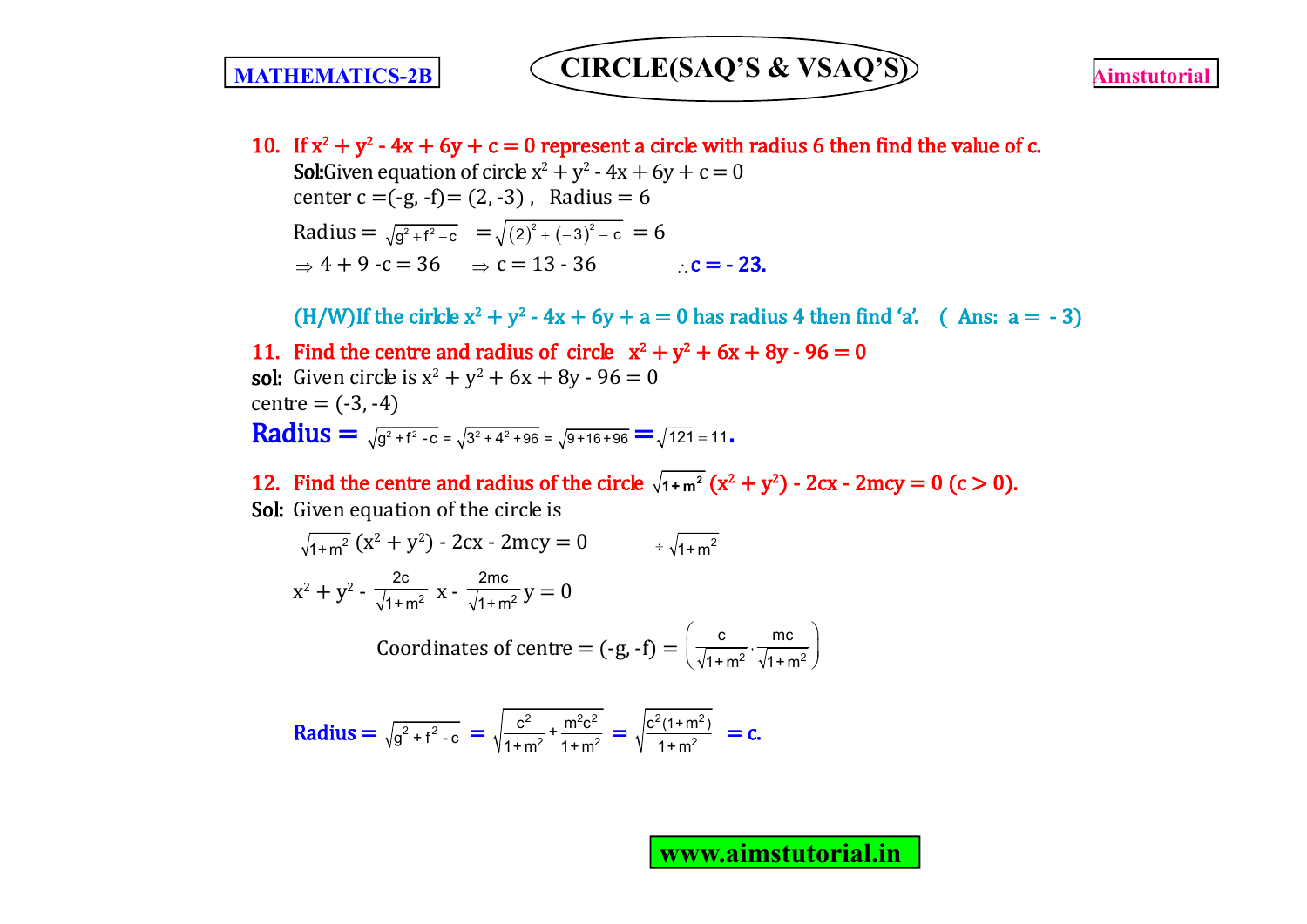### 13. If one end of the diameter of the circle  $x^2 + y^2 - 2x + 4y = 0$  is (3, -1), then find the other end of the diameter.

**Sol:**Centre of the circle  $x^2 + y^2 - 2x + 4y = 0$  is C(1, -2) Let  $B(a, b)$  be the other end of the diameter through  $A(3, -1)$ . Here C is the midpoint of  $\frac{1}{AB} = \left( \frac{x_1 + x_2}{2}, \frac{y_1 + y_2}{2} \right) \in \left( \frac{3+a}{2}, \frac{-1+b}{2} \right) = (1, -2)$ 3 + a  $\frac{+a}{2} = 1$   $\frac{-1+b}{2} = -2$  $3 + a = 2 -1 + b = -4$  $a = -1$   $h = -3$ . Required point B is (-1, -3). 14. Show that A (- 3, 0) lies on  $x^2 + y^2 + 8x + 12y + 15 = 0$  and find the other end of diameter through A. Sol: Given equation of circle x<sup>2</sup> + y<sup>2</sup> + 8x + 12y + 15 = 0 ............... (1) given  $A(-3,0)$ verify A on (1)  $(-3)^2 + 0^2 + 8(-3) + 12(0) + 15 = 0$  $\Rightarrow$  9 + 0 - 24 + 0 + 15 = 0  $\Rightarrow$  24 - 24 = 0  $\cdot$  A lies on (1) Centre of circle  $(-4, -6) = C$ Let B (a,b) be other end of diameter through A ⇒ C = mid point of AB=(- 4, - 6)  $= \left| \frac{x_1 + x_2}{2}, \frac{y_1 + y_2}{2} \right| = \left( \frac{-3 + a}{2}, \frac{0 + b}{2} \right)$ 2 2  $\frac{a-3}{a} = -4$  $\frac{13}{2}$  = -4  $\Rightarrow$  a - 3 = - 8  $\Rightarrow$  a = - 8 + 3 = - 5  $\Rightarrow \frac{b}{2}$  $\frac{b}{2}$  = - 6  $\Rightarrow$  b = - 12  $\therefore$  B( - 5, - 12).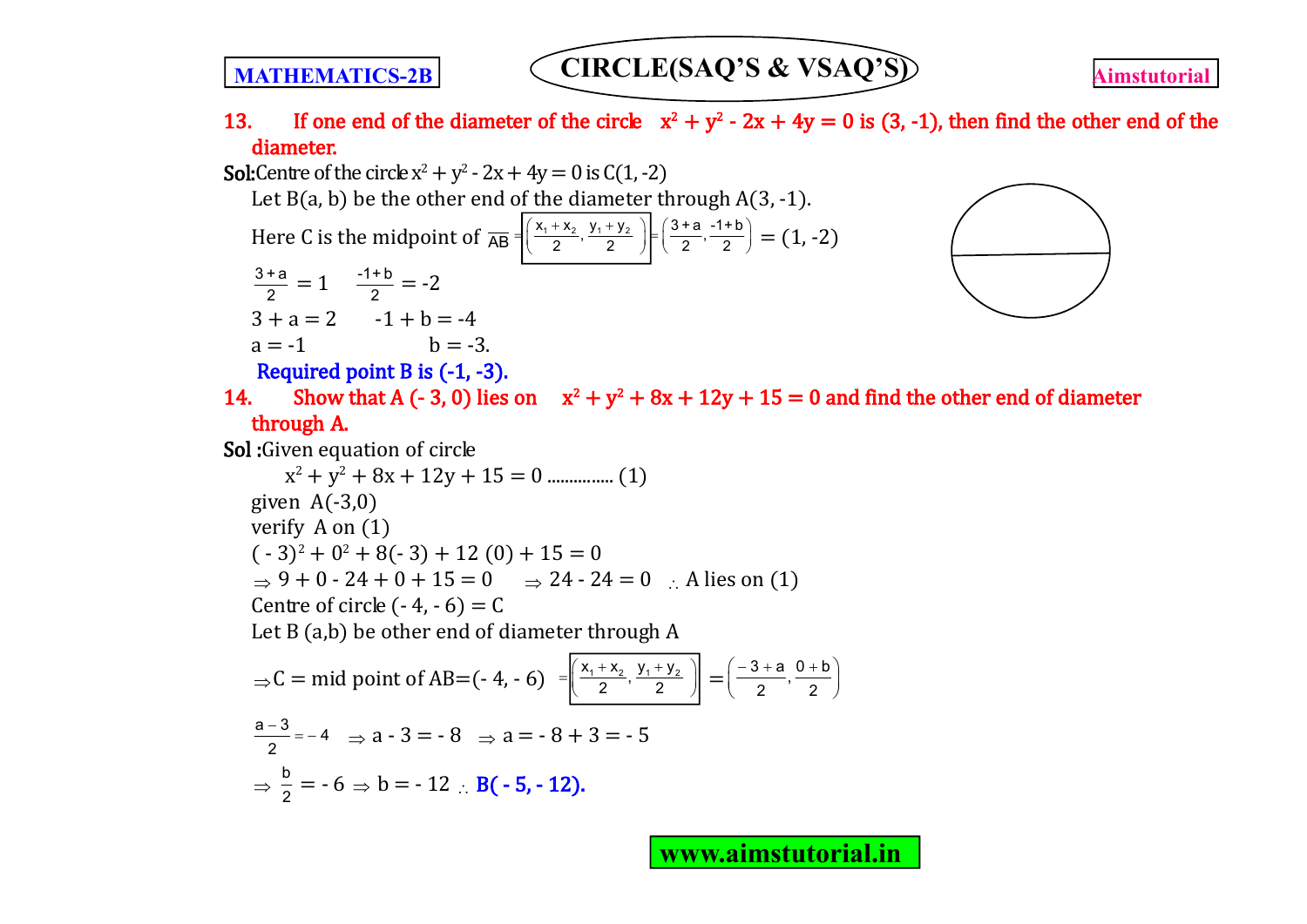

15. Obtain the parametric equations of the circle.  $x^2 + y^2 = 4$ . **Sol:**Given circle is  $x^2 + y^2 = 4$  (**Standard form**) Centre =  $(-g_1 - f) = (0, 0)$  radius = r = 2 Parametric equations of the circle  $x = -g + r \cos \theta$ ,  $y = -f + r \sin \theta$  $x = 0 + 2 \cos \theta$ ,  $y = 0 + 2 \sin \theta$  $x = 2 \cos \theta$ ,  $y = 2 \sin \theta$   $(0 \le \theta \le 2\pi)$ 

(H/W)Obtain the parametric equations of the circle  $4(x^2 + y^2) = 9$ . Ans:  $x = \frac{3}{2} \cos \theta$ ,  $y = \frac{3}{2}$  $\frac{3}{2} \sin \theta$ ,  $0 \le \theta \le 2 \pi$ .

16. Obtain the parametric equations of the circle  $(x - 3)^2 + (y - 4)^2 = 8^2$ . Sol:Given circle is  $(x - 3)^2 + (y - 4)^2 = 8^2$  (Central form) Centre  $(h,k) = (3, 4)$ ,  $r = 8$ Parametric equations is  $x = h + r \cos \theta$ ,  $y = k + r \sin \theta$   $(0 \le \theta \le 2\pi)$  $\Rightarrow x = 3 + 8 \cos \theta$ ,  $y = 4 + 8 \sin \theta$  ( $0 \le \theta < 2\pi$ )

17. Obtain the parametric equations of the circle  $x^2 + y^2 - 6x + 4y - 12 = 0$ . Sol: For the circle  $x^2 + y^2 - 6x + 4y - 12 = 0$  (genral equation) Centre  $(-g, -f) = (3, -2)$ Radius =  $\sqrt{a^2 + f^2 - c} = \sqrt{(-3)^2 + 2^2 + 12} = 5 = r$ Parametric equations of the circle are  $x = -g + r \cos \theta$ ,  $y = -f + r \sin \theta$ .  $0 \le \theta \le 2\pi$  $x = 3 + 5 \cos \theta$ ,  $y = -2 + 5 \sin \theta$   $0 \le \theta \le 2 \pi$ .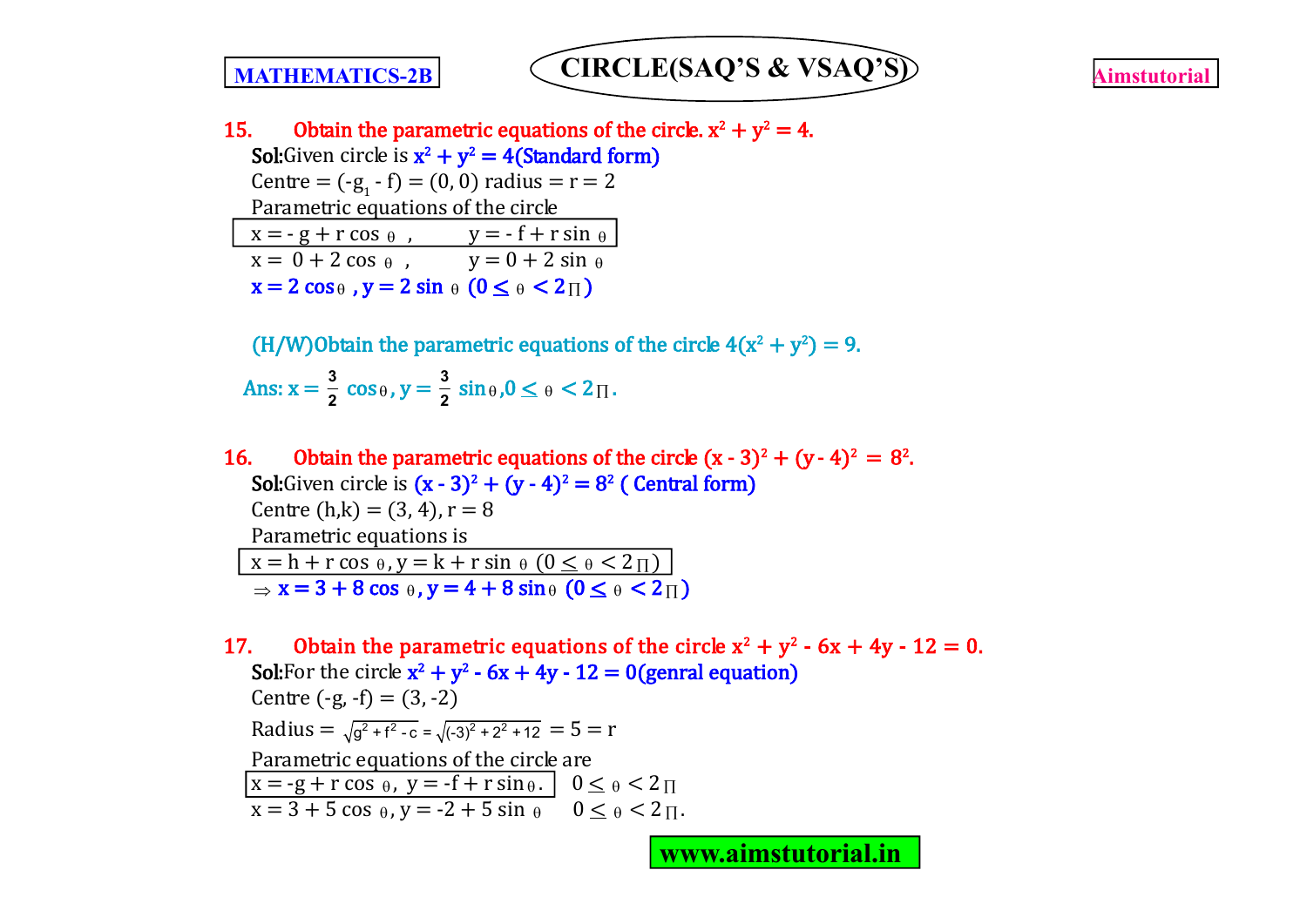

18. Find equation of the circle which is concentric with  $x^2 + y^2 - 6x - 4y - 12 = 0$ and passing through (-2, 14).

Sol: Equation of a circle concentric with  $x^2 + y^2$  - 6x - 4y -12 = 0. is in the form of

### $x^2 + y^2 - 6x - 4y + k = 0$

Since, it is passing through (-2, 14).

 $\Rightarrow$  4 + 196 + 12 - 56 + k = 0.  $\Rightarrow$  156 + k = 0  $\Rightarrow$  k = -156 Required equation of a circle  $x^2 + y^2$  -6x - 4y - 156 = 0.



(H/W)Find the equation of the circle passing through (2, 3) and concentric with the circle  $x^2 + y^2 + 8x + 12y$  $+ 15 = 0$ . Ans : $x^2 + y^2 + 8x + 12y - 65 = 0$ .

19. Find the equation of the circle having line joining  $(-4, 3)$   $(3, -4)$  as a diameter. **Sol:**Equation of the circle with A  $(-4, 3)$ , B  $(3, -4)$  as ends of diameter is

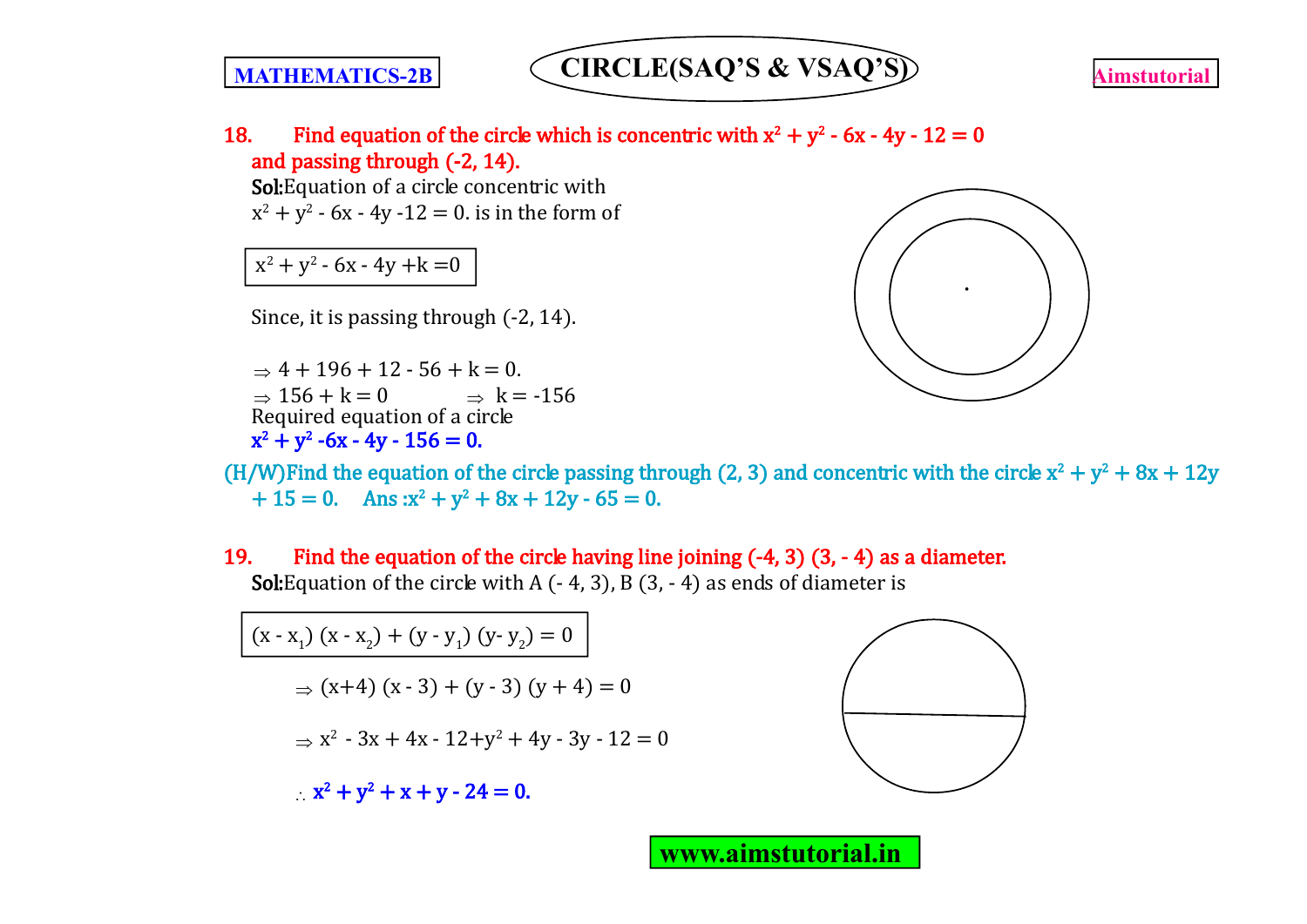20. Find the power of the point P(2, 3) with respect to the circle  $x^2 + y^2 - 2x + 8y - 23 = 0$ . Sol:Given P(2,3) and  $S = x^2 + y^2 - 2x + 8y - 23 = 0$ .(power=PA.PB)  $S_{11} = (2)^2 + (3)^2 - 2(2) + 8(3) - 23 = 4 + 9 - 4 + 24 - 23 = 10$ Power of P w.r.t. $S = 0$  is 10. (H/W)Find the power of the point (2, 4) with respect to  $x^2 + y^2 - 4x - 6y - 12 = 0$ Ans:  $-24$ 7. Find the position of the point (3, 2) with respect to the circle  $x^2 + y^2 - 4x - 6y - 12 = 0$ . **Sol:**  $S = x^2 + y^2 - 4x - 6y - 12 = 0$ ,  $P(3, 2) = (x_1, y_1)$  $S_{11} = 3^2 + 2^2 - 4(3) - 6(2) - 12$  $= 9 + 4 - 12 - 12 - 12$  = -23. p lies inside the circle 21. Find the length of the tangent from (1,3) to the circle  $x^2 + y^2 - 2x + 4y - 11 = 0$ .  $S_{11} = 0$ , point lies on the circle.  $S_{11}$  < 0, point lies inside the circle.  $S_{11}$  > 0, point lies outside the circle

**Sol**:Here 
$$
(x_1, y_1) = (1, 3)
$$
 and

 $S = x^2 + y^2 - 2x + 4y - 11 = 0$ 

The length of the tangent is  $\sqrt{s_{11}}$ 

$$
=\sqrt{\left(1\right)^{2}+\left(3\right)^{2}-2(1)+4(3)-11}=\sqrt{1+9-2+12-11}=\sqrt{9}=3\,.
$$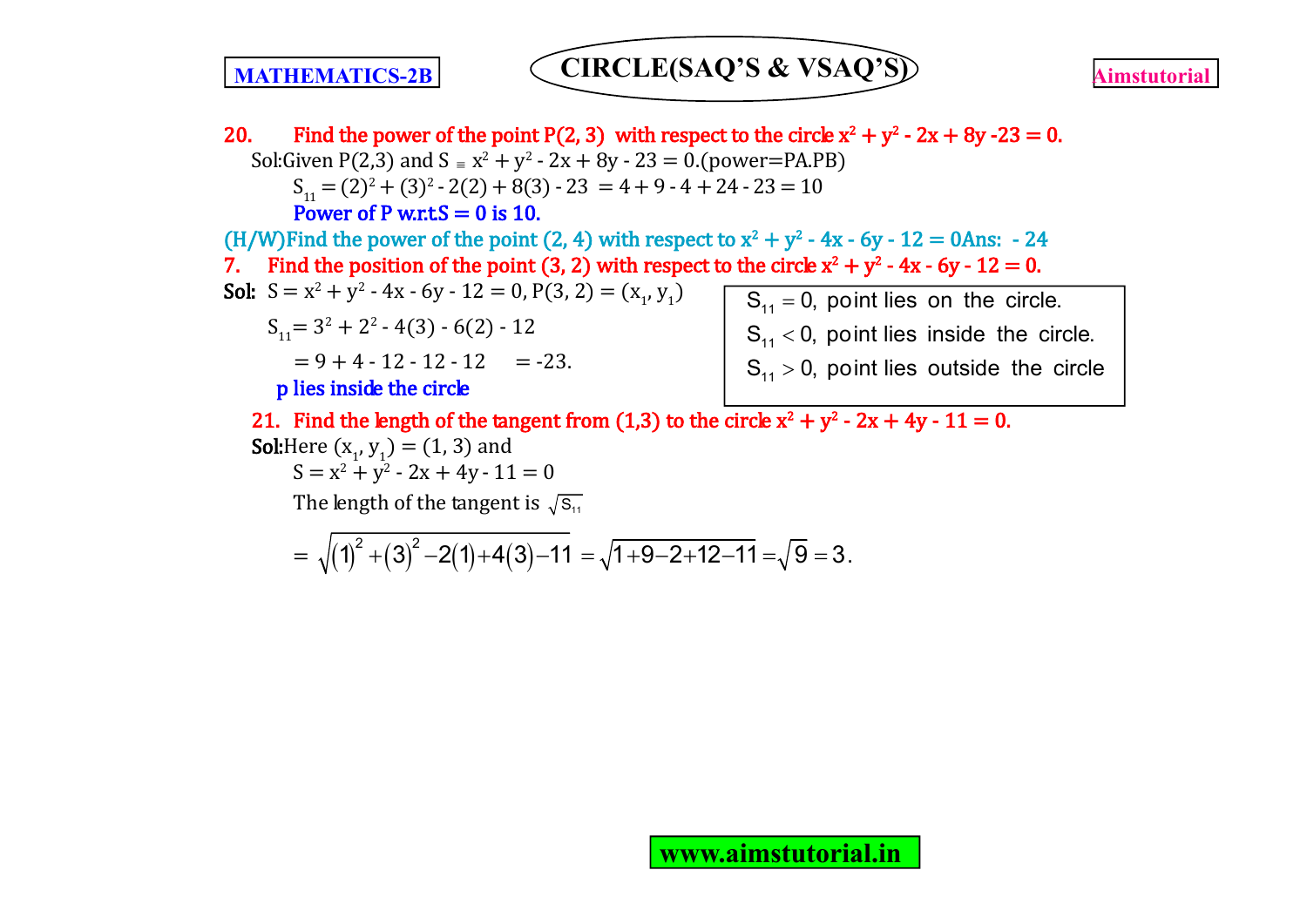23. Find the length of the chord formed on thecircle  $x^2 + y^2 = a^2$  on the line x cosa + ysina = p. **Sol:**Given equation of circle  $x^2 + y^2 = a^2$  ............ (1) Centre =  $C(0,0)$ , radius  $(r) = a$ given equation of chord x cos  $a + y \sin a - p = 0$  .... (2)  $d =$  perpendicular distance from C (0,0) to (2) 22. If the length of the tangent from (2, 5) to the circle  $x^2 + y^2 - 5x + 4y + k = 0$  is  $\sqrt{37}$ , then find k.  $S$ ol: $x^2 + y^2 - 5x + 4y + k = 0$ , P(2, 5) Given  $\sqrt{S_{11}} = \sqrt{37}$  $\Rightarrow S_{11} = 37$  $\Rightarrow$  2<sup>2</sup> + 5<sup>2</sup> - 5(2) + 4(5) + k = 37  $\rightarrow k = 37 - 39$  $\Rightarrow$  k = -2.(H/W)If the L.T from (5, 4) to the circle  $x^2 + y^2 + 2ky = 0$  is 1 then find k. (Ans: - 5)

$$
=\frac{\left|\frac{ax_1+by_1+c}{\sqrt{a^2+b^2}}\right|}{\left|\frac{0+0-p}{\sqrt{\cos^2\alpha+\sin^2\alpha}}\right|}=\left|\frac{-p}{1}\right|=p
$$

**Length of the chord =**  $2\sqrt{r^2-d^2}$  =  $2\sqrt{a^2-p^2}$  units.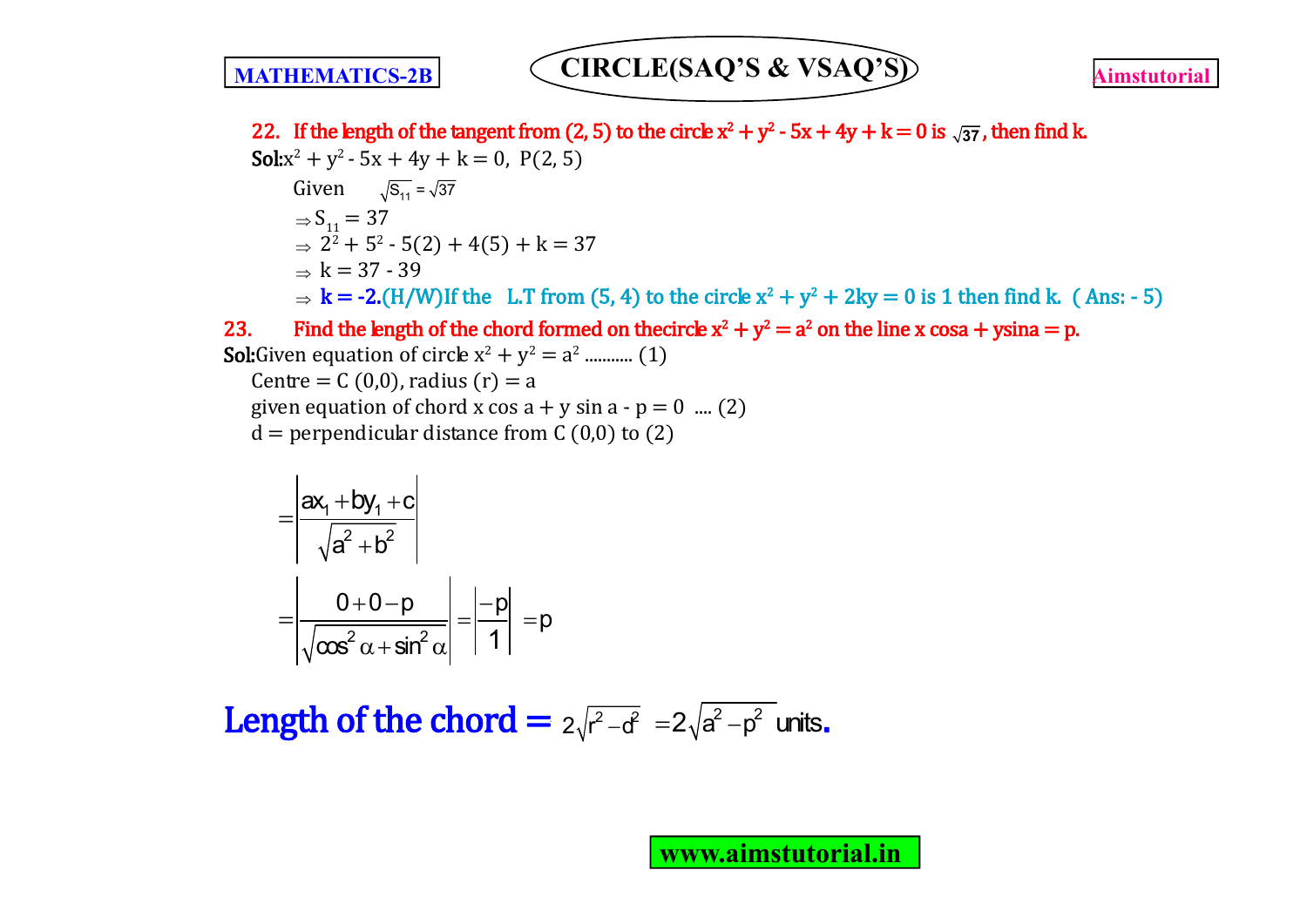24. Find the equation of tangent and normal of  $x^2 + y^2 - 6x + 4y - 12 = 0$  at (-1, 1). **Sol:**Eqation of tangent to  $x^2 + y^2 - 6x + 4y - 12 = 0$  at (-1, 1) is  $xx_1 + yy_1 + g(x + x_1) + f(y + y_1) + c = 0.$  $x(-1) + y(1) - 3(x - 1) + 2(y + 1) - 12 = 0$  $\Rightarrow$  -4x + 3y - 7 = 0  $\Rightarrow$  4x - 3y + 7 = 0. Equation of normal at  $(-1, 1)$  is in the form b(x- x<sub>1</sub>)-a(y-y<sub>1</sub>)=0  $\Rightarrow$  -3(x+1)-4(y-1) = 0.  $\Rightarrow$  -3x-3-4y+4=0 Equation of normal at  $(-1, 1)$  is  $3x + 4y - 1 = 0$ .

25. Find the equation of the normal at P(3,5) of the circle  $S = x^2 + y^2 - 10x - 2y + 6 = 0$ . **Sol:**Given circle is  $x^2 + y^2 - 10x - 2y + 6 = 0$ centre  $C = (-g, -f) = (5,1)$ Given point  $P = (3,5)$ equation of the normal passing through P is equation of CP.  $\Rightarrow$  y - 5 =  $\frac{1-5}{5-3}$  $5 - 3$  $\overline{a}$  $\frac{1}{-3}(x-3)$  $\Rightarrow$  y - 5 =  $\frac{-4}{2}$  $\frac{-4}{2}$  (x - 3)  $\Rightarrow$  v - 5 = - 2 (x - 3)  $\Rightarrow$  y - 5 = - 2x + 6  $\Rightarrow$  2x + y - 11 = 0.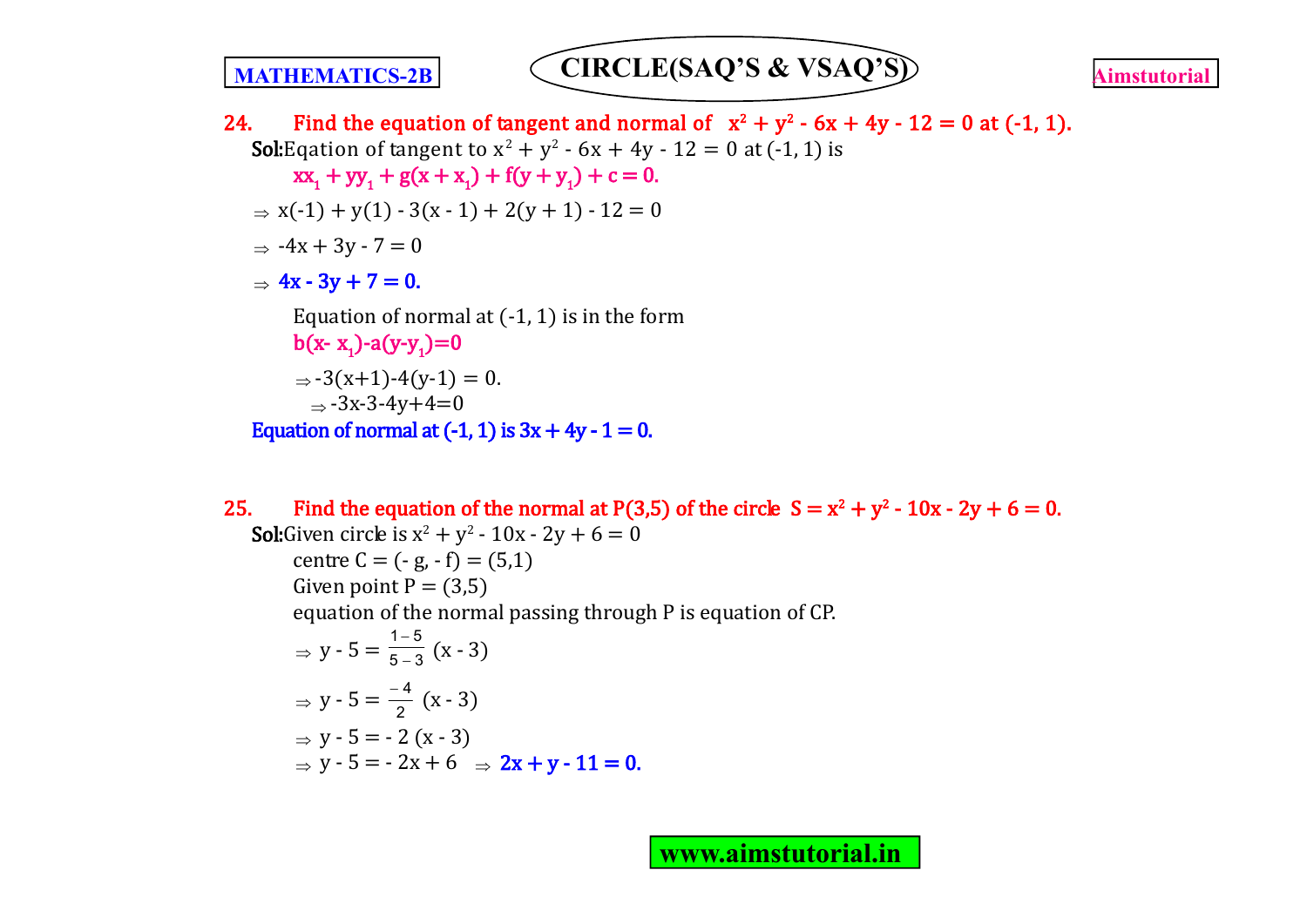26. Find the area of the triangle formed with the coordinate axes and the tangent drawn at the point  $(x_1, y_1)$ on the circle  $x^2 + y^2 = a^2$ .

Sol: Equation of tangent to  $x^2 + y^2 = a^2$  at  $(x_1, y_1)$  is

$$
xx1 + yy1 = a2
$$
  
\n
$$
\Rightarrow \frac{x}{a^{2}/x_{1}} + \frac{y}{a^{2}/y_{1}} = 1.
$$

Area of the triangle formed by this tangent with coordinate axes.

$$
= \frac{1}{2} |(\mathbf{x} - \text{intercept}) (\mathbf{y} - \text{intercept})|
$$

$$
= \frac{1}{2} \left| \left( \frac{\mathbf{a}^2}{\mathbf{x}_1} \right) \left( \frac{\mathbf{a}^2}{\mathbf{y}_1} \right) \right| = \frac{\mathbf{a}^4}{2 \mid \mathbf{x}_1 \mathbf{y}_1 \mid} \text{square units.}
$$

### 27. Find the area of the triangle formed by the normal at  $(3, -4)$  to the circle with the coordinate axis.

$$
x^2 + y^2 - 22x - 4y + 25 = 0
$$

**Sol:** Given circle is  $x^2 + y^2 - 22x - 4y + 25 = 0$ centre  $(-g, -f) = C(11,2)$ Equation of normal passing through  $(3, -4)$   $(11,2)$  is

$$
y + 4 = \frac{2+4}{11-3} (x-3)
$$
  
\n
$$
y + 4 = \frac{6}{8} (x-3)
$$
  
\n
$$
\Rightarrow 4y + 16 = 3x - 9
$$
  
\n
$$
\Rightarrow 3x - 4y - 25 = 0
$$
  
\nArea of the triangle formed by the normal with coordinate axes is

$$
\frac{c^2}{2|\text{ab}|} = \frac{(-25)^2}{2|3(-4)|} = \frac{625}{24} \text{ sq.units}.
$$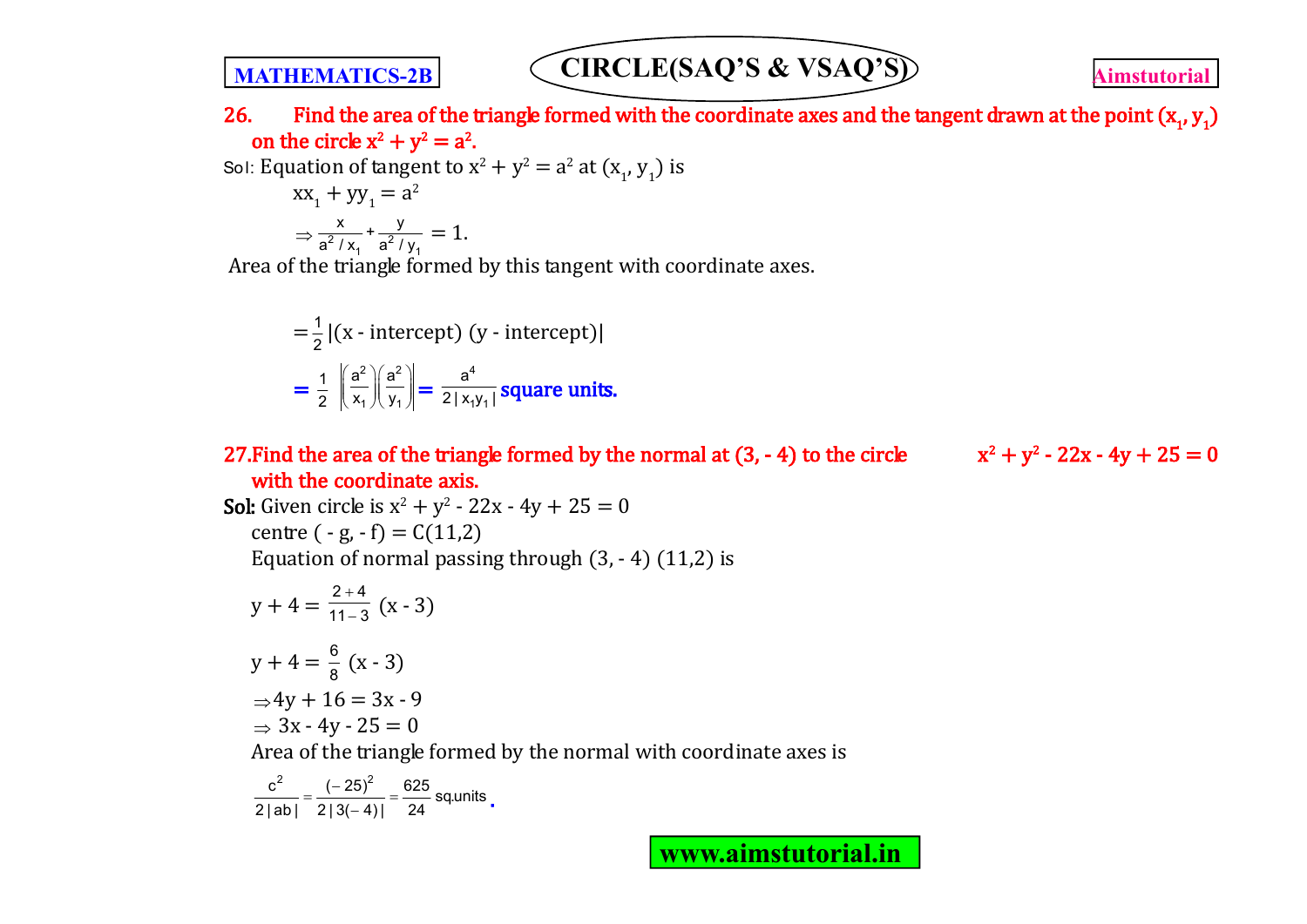

28. State the necessary and sufficient condition for  $x+my+n=0$  to be a normal to the circle  $x^2 + y^2 + 2gx$  $+ 2fy + c = 0.$ 

**Sol:**The straight line  $x + my + n = 0$  is normal to the circle  $S^{\circ}x^2 + y^2 + 2gx + 2fy + c = 0$ 

the centre (-g, -f) of the circle lies

on  $k + my + n = 0$ 

$$
\Rightarrow l(-g) + m(-f) + n = 0
$$
  
\n
$$
\Rightarrow \quad \frac{lg + mf}{=} n.
$$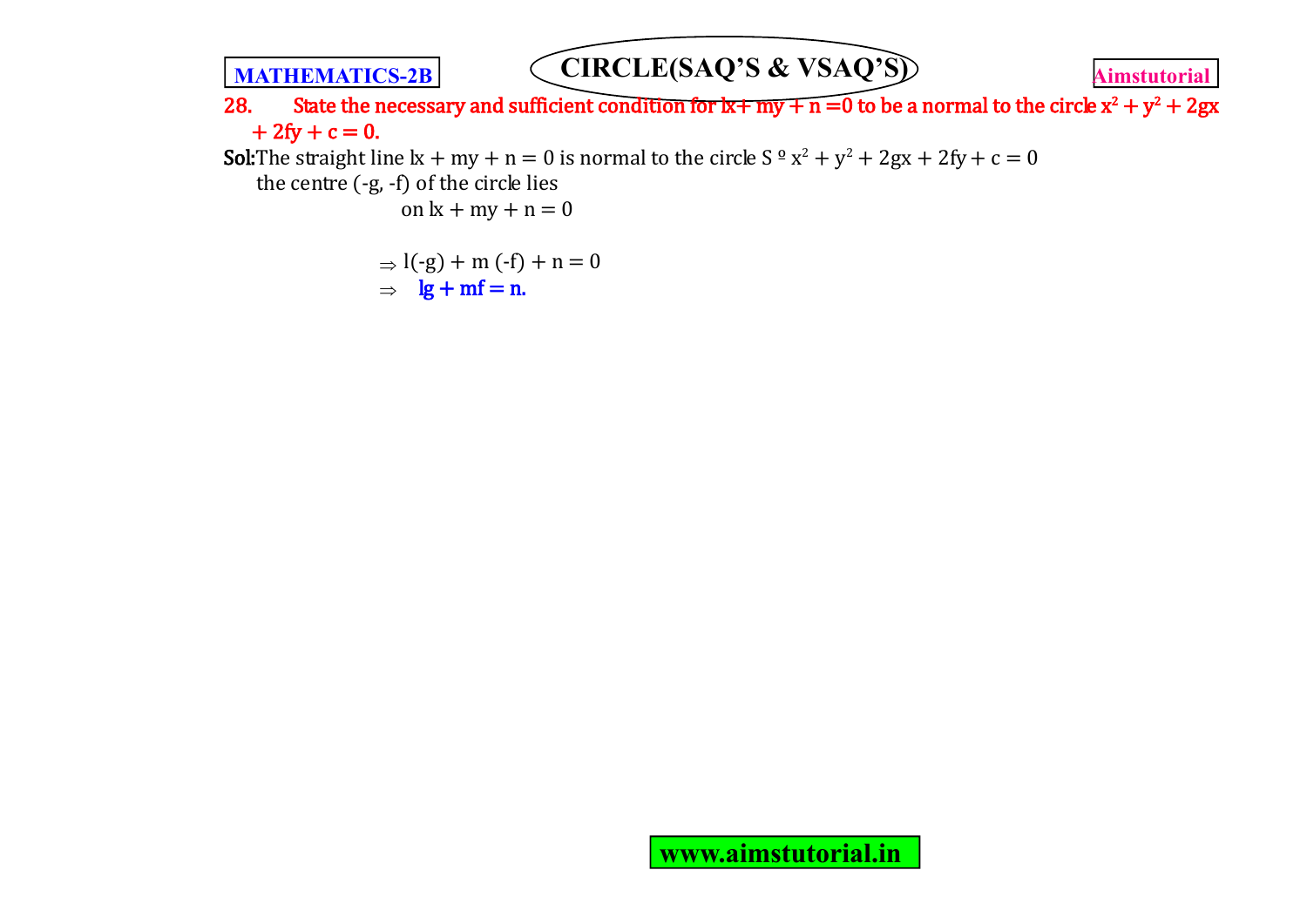

### 29. Find the polar of  $(1,2)$  w.r.t to  $x^2 + y^2 = 7$ .

**Sol:** Given circle  $S = x^2 + y^2 - 7 = 0$ . Given point is P(1,2) Equation of polar of P with respect to  $S = 0$  is  $S_1 = 0 \Rightarrow x(1) + y(2) - 7 = 0$  $\Rightarrow$  x + 2y - 7 = 0.

 $(H/W)$ Find the polar of  $(3, -1)$  with respect to

 $+ 2y^2 = 11.$  (Ans:6x - 2y - 11 = 0.)

30. Find the polar of  $(1, -2)$  with respect to  $x^2 + y^2 - 10x - 10y + 25 = 0$ . **Sol.**Given  $x^2 + y^2 - 10x - 10y + 25 = 0$ .......... (1)  $point = (1, -2)$ Equation of polar of P(1,-2) w.r.t. (1) is  $S_1 = 0$  $\frac{1}{2}$  xx<sub>1</sub> + yy<sub>1</sub> - 5(x + x<sub>1</sub>) - 5(y + y<sub>1</sub>) + 25  $x(1) + y(-2) - 5(x+1) - 5(y-2) + 25 = 0$  $x - 2y - 5x - 5 - 5y + 10 + 25 = 0$  $-4x - 7y + 30 = 0$  $4x + 7y - 30 = 0.$ 

(H/W)Find the equation of the polar of (2,3) with respect to the circle  $x^2 + y^2 + 6x + 8y - 96 = 0$ . Ans:  $5x + 7y - 78 = 0$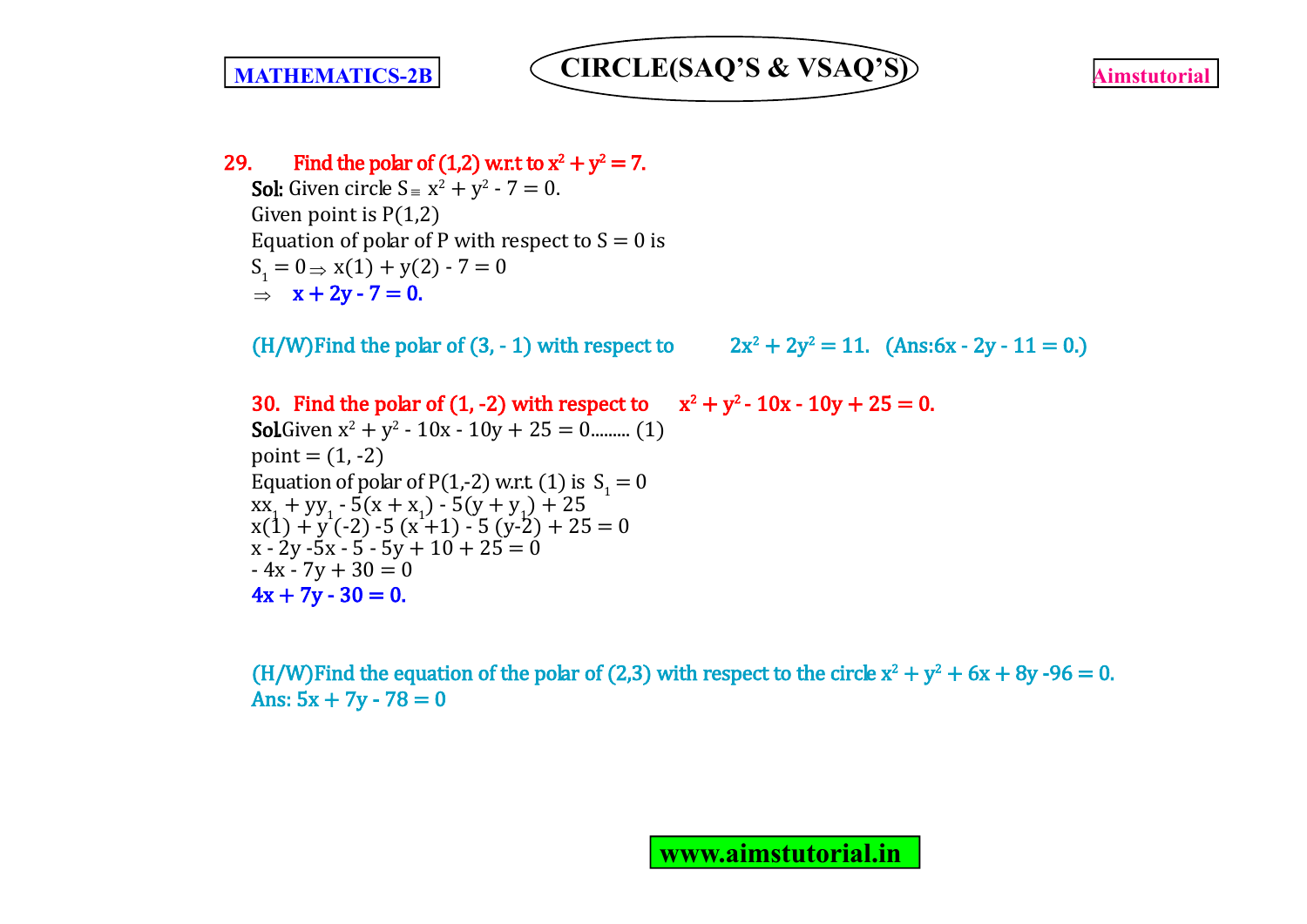

31. Find the angle between the tangents drawn from  $(3, 2)$  to the circle  $x^2 + y^2 - 6x + 4y - 2 = 0$ . **Sol:**Given circle  $x^2 + y^2 - 6x + 4y - 2 = 0$ center  $C = (3, -2)$  $r = \sqrt{(-3)^2 + (2)^2 + 2} = \sqrt{9 + 4 + 2} = \sqrt{15}$  $\overline{S_{11}} = \sqrt{(3)^2 + 2^2 - 6(3) + 4(2) - 2} = \sqrt{9 + 4 - 18 + 8 - 2} = 1$ tan  $\frac{\theta}{\theta} = \frac{r}{\sqrt{r}} = \frac{\sqrt{15}}{4}$ 11 2  $\sqrt{S_{11}}$  1  $\frac{\theta}{2}$   $\frac{\theta}{2}$  $\cos \theta = \left| \frac{1 - \tan \theta}{1 + \tan \theta} \right|$  $\theta$  $\theta$  $\theta = \frac{1}{1}$  $\Rightarrow$   $\cos \theta = \left| \frac{1-15}{1+15} \right| = \left| \frac{-14}{16} \right| = \frac{7}{8}$  $1 + 15$  | 16 | 8  $\frac{-15}{+15} = \frac{-14}{16} = \frac{7}{8}$   $\Rightarrow \theta = \cos^{-1} \left( \frac{7}{8} \right)$  $\left(\frac{7}{8}\right)$ . 32. Find the pole of  $ax + by + c = 0$  with respect to  $x^2 + y^2 = r^2$ .

Sol:Given equation of circle

S x<sup>2</sup> + y<sup>2</sup> - r<sup>2</sup> = 0 .......................... (1) Given equation of line  $ax + by + c = 0$  ............. (2) Let  $P(x_1,y_1)$  be the pole. Equation of polar P with respect to  $S = 0$  is  $S<sub>1</sub> = 0$ xx<sup>1</sup> + yy<sup>1</sup> - r<sup>2</sup> = 0 .......................... (3) (2), (3) represents same line  $\frac{1}{1} = \frac{1}{1} = \frac{1}{1}$ 2  $v_2$   $v_2$  $\frac{a_1}{a_2} = \frac{b_1}{b_2} = \frac{c_1}{c_2} = \frac{x_1}{a} = \frac{y_1}{b} = \frac{-r^2}{c}$ a b c  $=\frac{y_1}{1}=\frac{y_2}{1}$  $\Rightarrow$  $\frac{1}{2} = \frac{-r^2}{2} \Rightarrow x_1 = -\frac{ar^2}{2}$  $\frac{\mathsf{x}_1}{\mathsf{x}_2} = \frac{-\mathsf{r}^2}{\mathsf{x}_3} \Rightarrow \mathsf{x}_4 = -\frac{\mathsf{a}\mathsf{r}}{\mathsf{x}_4}$ a c c c  $\frac{y_1}{b} = \frac{-r^2}{2}$   $\Rightarrow$   $x_1 = -\frac{ar^2}{2}$  and  $\frac{y_1}{b} = \frac{-r^2}{2}$   $\Rightarrow$   $y_1 = -\frac{br^2}{2}$  $y_1 = \frac{-r^2}{r} \Rightarrow y_1 = -\frac{br}{r}$ b c  $C$  c  $=\frac{-r^2}{r^2}\Rightarrow y_1= \therefore$  Coordinates of pole  $=$  $\frac{\text{ar}^2}{2}$ ,  $-\frac{\text{br}^2}{2}$  $\left(-\frac{ar^2}{c},-\frac{br^2}{c}\right)$  $\left(-\frac{c}{c},-\frac{c}{c}\right).$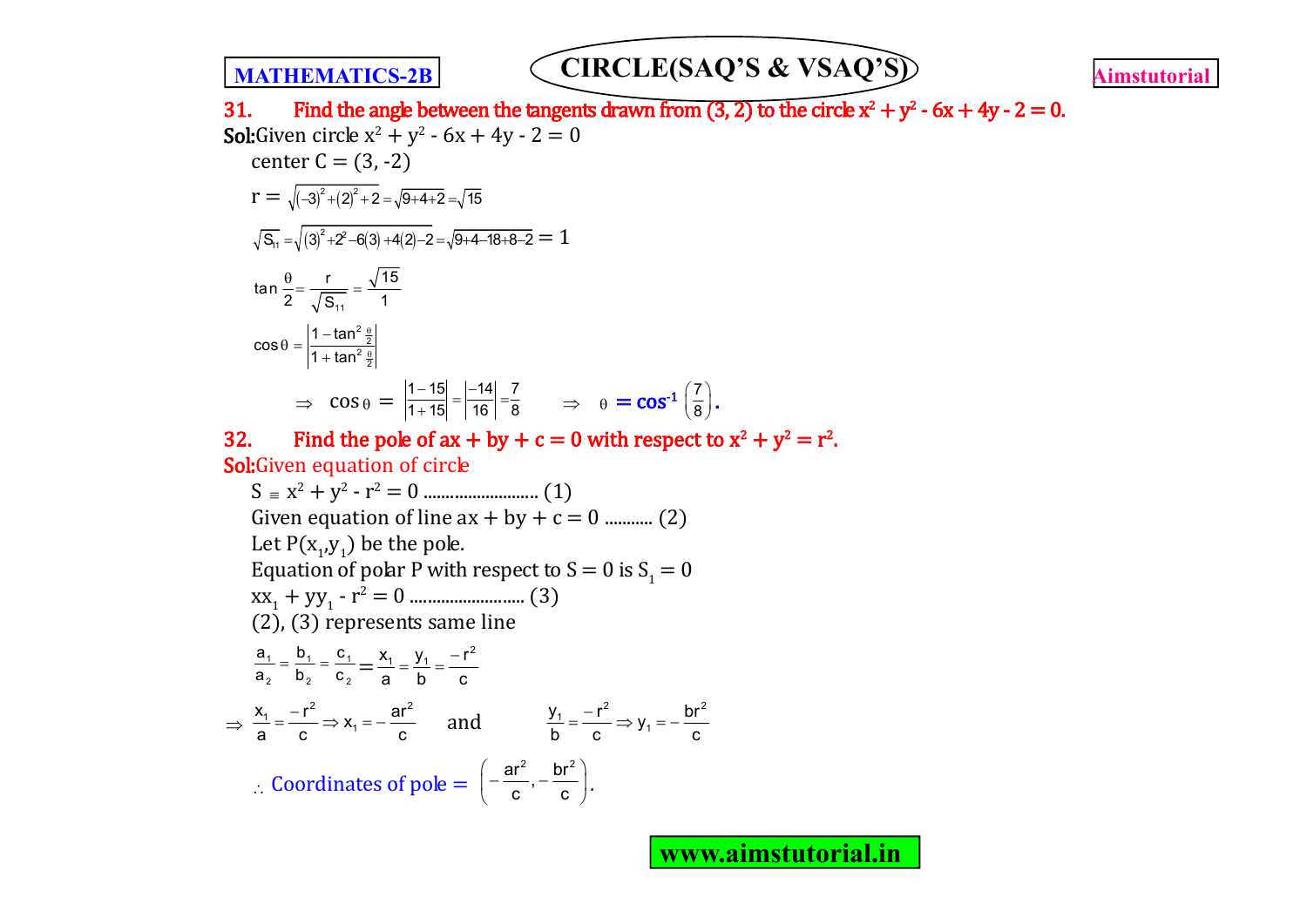$x^2 +$ 

34. Find the value of k if the points  $(1,3)$  and  $(2, k)$  are conjugate with respect to the circle  $y^2 = 35.$ 

**Sol:**Here  $(x_1, y_1) = (1, 3)$ ,  $(x_2, y_2) = (2, k)$  and  $x^{2} + y^{2} - 35 = 0$  since the given points are conjugate we have  $S_{12} = 0$ .  $x_1 x_2 + y_1 y_2 - 35 = 0$  $\Rightarrow$  (1) (2) + 3 (k) - 35 = 0  $\rightarrow$  2 + 3k - 35 = 0  $\rightarrow$  3k = 33  $\rightarrow$  k = 11. 35. Show that (4, -2) and (3, -6) are conjugate with respect to the circle  $x^2 + y^2 - 24 = 0$ . **Sol:** Given  $(x_1, y_1) = (4, -2), (x_2, y_2) = (3, -6)$  $s = x^2 + y^2 - 24 = 0$ For conjugate points,  $S_{12} = 0 \Rightarrow x_1 x_2 + y_1 y_2 - 24 = 0$  $S_{12} = 4(3) + (-2) (-6) - 24 = 0$ The given points are conjugate with respect to the given circle.  $(H/W)$ Show that the points  $(-6,1)$  and  $(2,3)$  are conjugate points with respect to the circle  $x^2 + y^2$ Ans: Verify  $S_{12} = 0$ . 36. Find the value of k, if the points (4,2) and (k, -3) are conjugate points with respect to the circle  $x^2 +$  $y^2$  - 5x + 8y + 6 = 0. Sol:Given equation of circle S x<sup>2</sup> + y<sup>2</sup> - 5x + 8y +6 = 0 .............. (1) given P(4,2) Q (k,-3) are conjugate points with respect to the circle  $S = 0$  $\Rightarrow$  S<sub>12</sub> = 0  $\Rightarrow$  x<sub>1</sub>x<sub>2</sub> + y<sub>1</sub>y<sub>2</sub> -  $\frac{5}{2}$  $\frac{3}{2}(x_1 + x_2) + 4(y_1 + y_2) + 6 = 0$  $\Rightarrow$  4(k) + 2( - 3) -  $\frac{5}{2}$  (4 + k) + 4 (2 - 3) + 6 = 0 ⇒ 4k - 6 -  $\frac{5}{2}$  (4) -  $\frac{5}{2}$  k - 4 + 6 = 0 ⇒ 4k -  $\frac{5}{2}$  k - 14 = 0 ⇒ 8k - 5k - 28 = 0  $\Rightarrow 3k = 28 \Rightarrow k = \frac{28}{3}$ .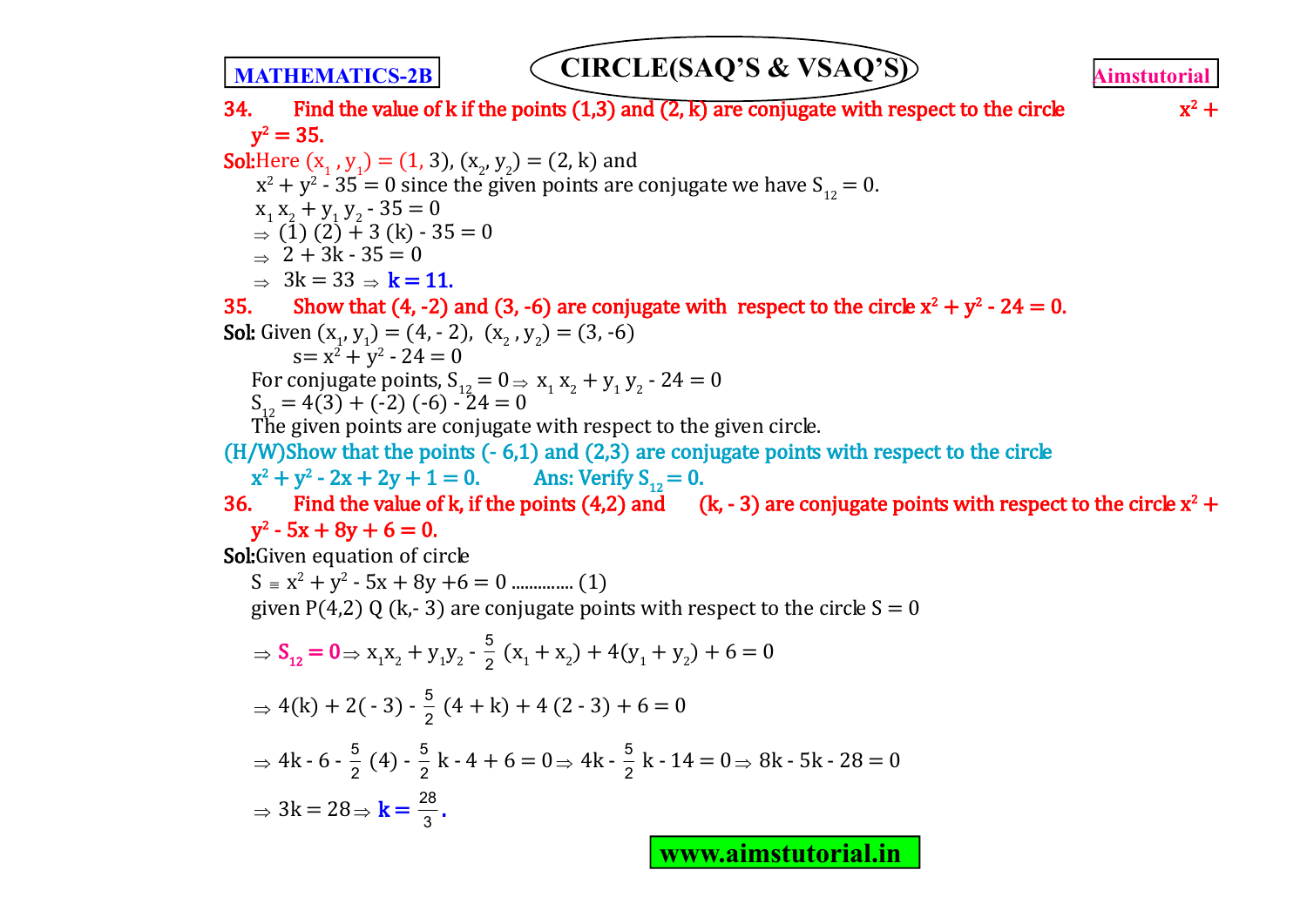



37. Find the chord of contact of  $(1,2)$  w.r.t to  $x^2 + y^2 = 7$ . **Sol:** Given circle  $S = x^2 + y^2 - 7 = 0$ . Given point is  $P(1,2)$ Equation of chord of contact of P with respect to  $S = 0$  is  $S_1 = 0 \Rightarrow x(1) + y(2) - 7 = 0$  $\Rightarrow$  x + 2y - 7 = 0. 38. Find the number of common tangents that exist for the pair of circles  $x^2 + y^2 = 4$ ,  $x^2 + y^2 - 6x - 8y + 16 = 0.$ Sol: Given equations of the circles are x 2 + y<sup>2</sup> = 4 .................. (1), x<sup>2</sup> + y<sup>2</sup> - 6x - 8y - 16 = 0 ............ (2) For the circle (1), centre,  $C_1 = (0,0)$ , Radius  $r_1 = 2$ For the circle (2), centre,  $C_2 = (3,4)$ Radius  $r_2 = \sqrt{(-3)^2 + (-4)^2 - 16} = \sqrt{9 + 16 - 16} = \sqrt{9} = 3.$  $|\overline{C_1C_2}| = \sqrt{3^2 + 4^2} = 5 |\overline{C_1C_2}| = r_1 + r_2$ The given circles touch each other externally, No. of common tangents  $= 3$ . 39. Find the number of common tangents that exist for the pair of circles  $x^2 + y^2 + 6x + 6y + 14 = 0$ ,  $x^2 + y^2 - 2x - 4y - 4 = 0.$ Sol: Given equations of the circles are x 2 + y<sup>2</sup> + 6x+6y+14= 0 .................. (1), x<sup>2</sup> + y<sup>2</sup> - 2x -4y - 4 = 0 ............ (2) For the circle (1), centre,  $C_1 = (-3, -3)$ , Radius  $r_1 = \sqrt{(-3)^2 + (-3)^2 - 14} = \sqrt{9 + 9 - 14} = \sqrt{4} = 2$ For the circle (2), centre,  $C_2 = (1, 2)$ Radius  $r_2 = \sqrt{(1)^2 + (2)^2 + 4} = \sqrt{9} = 3.$  $|C_1C_2| = \sqrt{(-3-1)^2 + (-3-2)^2} = \sqrt{16+25} = \sqrt{41}$  $| \overline{c_{\cdot} c_{\cdot}} |$  r<sub>1</sub> + r<sub>2</sub> Thus one circle lies outside the other, Hence No. of common tangents  $=4$ .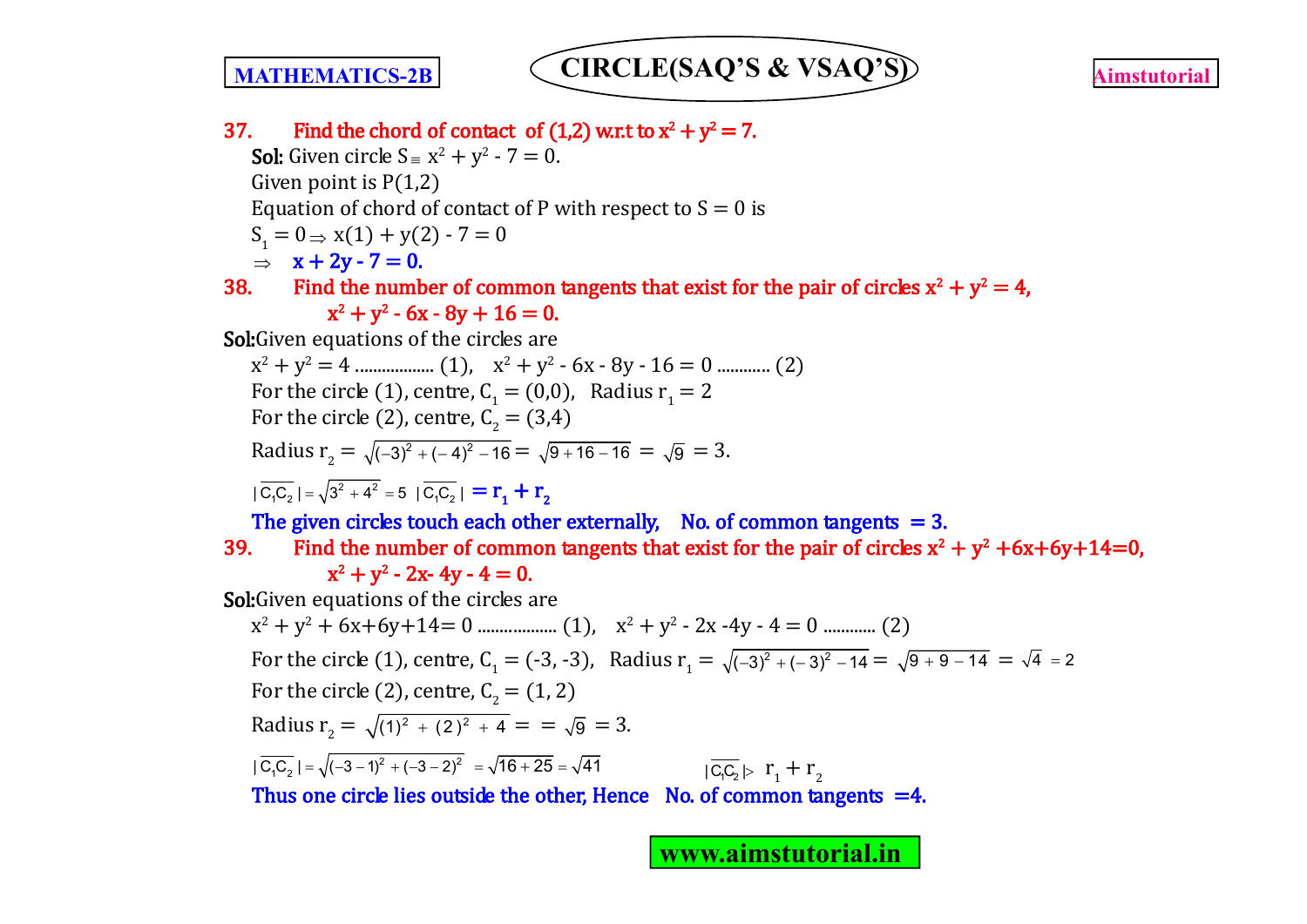

40.Find the internal centre and external centres of similitude for the circles

 $x^2 + y^2 + 6x + 6y + 14 = 0$ ,  $x^2$  $+ y<sup>2</sup> - 2x - 4y - 4 = 0.$ 

### ANS:

41. Find the equation of the circle with centre (2, 3) and touching the line  $3x - 4y + 1 = 0$ . **Sol:** Radius = perpendicular distance from (2, 3) to the line  $3x - 4y + 1 = 0$ 

$$
r = \frac{|3(2)-4(3)+1|}{5} = \frac{6-12+1}{5} = 1
$$

Equation of the required circle

 $(x - 2)^2 + (y - 3)^2 = 1^2 \Rightarrow x^2 + 4 - 4x + y^2 + 9 - 6y = 1 \Rightarrow x^2 + y^2 - 4x - 6y + 12 = 0.$ 

42. Find the equation of the circle with centre  $(-3,4)$  and touching y - axis.

**Sol:** Centre = (h, k) = (-3, 4), Radius = 
$$
|h| = |-3| = 3
$$

\nEquation of the required circle is

\n $(x+3)^2 + (y-4)^2 = 3^2 \Rightarrow x^2 + 9 + 6x + y^2 + 16 - 8y = 9 \Rightarrow x^2 + y^2 + 6x - 8y + 16 = 0.$ 

 $(H/W)$  Find the equation of the circle with centre  $(-3,4)$  and touching X - axis.

### 43. Find the equation of the tangent at the point 30<sup>°</sup> (Parametric value of  $_{\theta}$  ) of the circle  $x^2 + y^2 + 4x + 6y - 39 = 0.$

**Sol:** Given circle  $x^2 + y^2 + 4x + 6y - 39 = 0$ 

Here  $g = 2$ ,  $f = 3$ ,  $r = \sqrt{4 + 9 + 39} = \sqrt{52} = 2\sqrt{13}$ The required equation of tangent at P( $\theta$ ) is  $(x + g) \cos \theta + (y + f) \sin \theta = r$  $(x + 2) \cos 30^\circ + (y + 3) \sin 30^\circ = 2\sqrt{13}$ 

⇒ 
$$
(x + 2)\left(\frac{\sqrt{3}}{2}\right) + (y + 3)\left(\frac{1}{2}\right) = 2\sqrt{13}
$$
  
\n⇒  $\sqrt{3}x+2\sqrt{3}+y+3=4\sqrt{13}$  ⇒  $\sqrt{3}x+y+3+2(\sqrt{3}-2\sqrt{13})=0$ .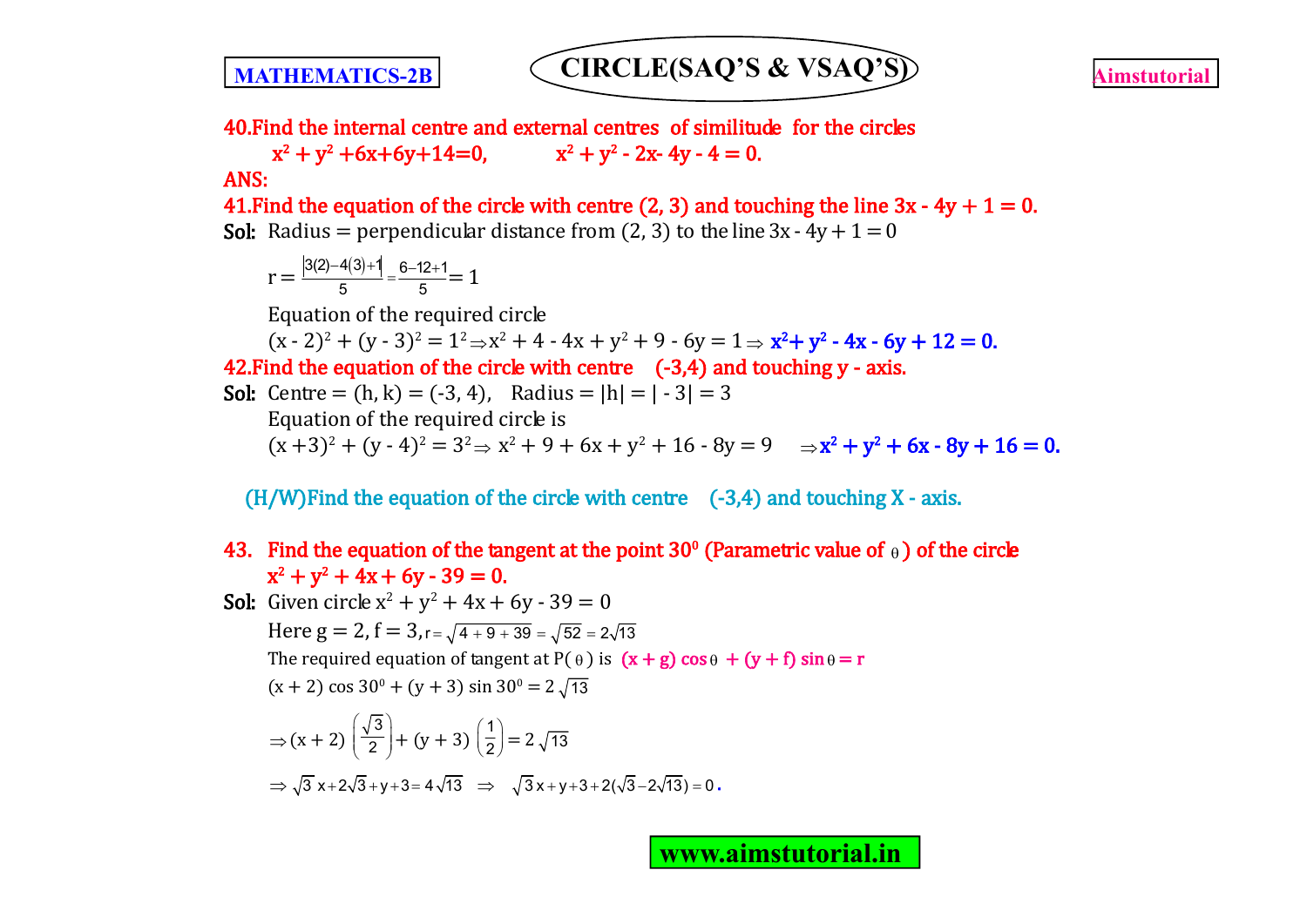1. If a point P is moving such that the lengths of tangents drawn from P to the circles  $x^2 + y^2 - 4x - 6y - 12 = 0$ and $x^2 + y^2 + 6x + 18y + 26 = 0$  are in the ratio 2 : 3, then find the equation of the locus of P.

Sol: Given equations of circles are

$$
S = x2 + y2 - 4x - 6y - 12 = 0, \t s' = x2 + y2 + 6x + 18y + 26 = 0
$$

Let  $P(x_1, y_1)$  be any point on the locus.

Given 
$$
\sqrt{s_{11}} : \sqrt{s_{11}'} = 2 : 3 \implies \frac{\sqrt{s_{11}}}{\sqrt{s_{11}'}} = \frac{2}{3}
$$
  
\n $\implies 3\sqrt{s_{11}} = 2\sqrt{s_{11}'}$  squaring on both sides  
\n $\implies 9(S_{11}) = 4(s_{11}')$   
\n $\implies 9(x_1^2 + y_1^2 - 4x_1 - 6y_1 - 12) = 4(x_1^2 + y_1^2 + 6x_1 + 18y_1 + 26)$   
\n $\implies 9x_1^2 + 9y_1^2 - 36x_1 - 54y_1 - 108 = 4x_1^2 + 4y_1^2 + 24x_1 + 72y_1 + 104$   
\n $\implies 5x_1^2 + 5y_1^2 - 60x_1 - 126y_1 - 212 = 0$ 

Hence the required equation of locus of  $P(x_1, y_1)$  is  $5x^2 + 5y^2 - 60x - 126y - 212 = 0$ .

2. If a point P is moving such that the lengths of tangents drawn from 'P' to the circles  $x^2 + y^2 + 8x + 12y + 15 = 0$  and  $x^2 + y^2 - 4x - 6y - 12 = 0$  are equal, then find the equation of the locus of P.

**Sol:**Given equations of the circles are  $s = x^2 + y^2 + 8x + 12y + 15 = 0$ ,  $s' = x^2 + y^2 - 4x - 6y - 12 = 0$ Let  $P(x_1, y_1)$  be any point on the locus.

PA, PB be the lengths of the tangent from P to the circles  $(1)$  &  $(2)$  respectively.

Given condition is  $\sqrt{S_{11}} = \sqrt{S_{11}} \implies S_{11} = S_{11}$  $\Rightarrow$  x<sub>1</sub><sup>2</sup> + y<sub>1</sub><sup>2</sup> + 8x<sub>1</sub> + 12y<sub>1</sub> + 15= x<sub>1</sub><sup>2</sup> + y<sub>1</sub><sup>2</sup> - 4x<sub>1</sub> - 6y<sub>1</sub> - 12  $\Rightarrow 8x_1 + 12y_1 + 15 + 4x_1 + 6y_1 + 12 = 0.$  $\Rightarrow$  12x<sub>1</sub> + 18y<sub>1</sub> + 27 = 0. The equation of the locus of 'P' is  $12x + 18y + 27 = 0 \Rightarrow 4x + 6y + 9 = 0$ .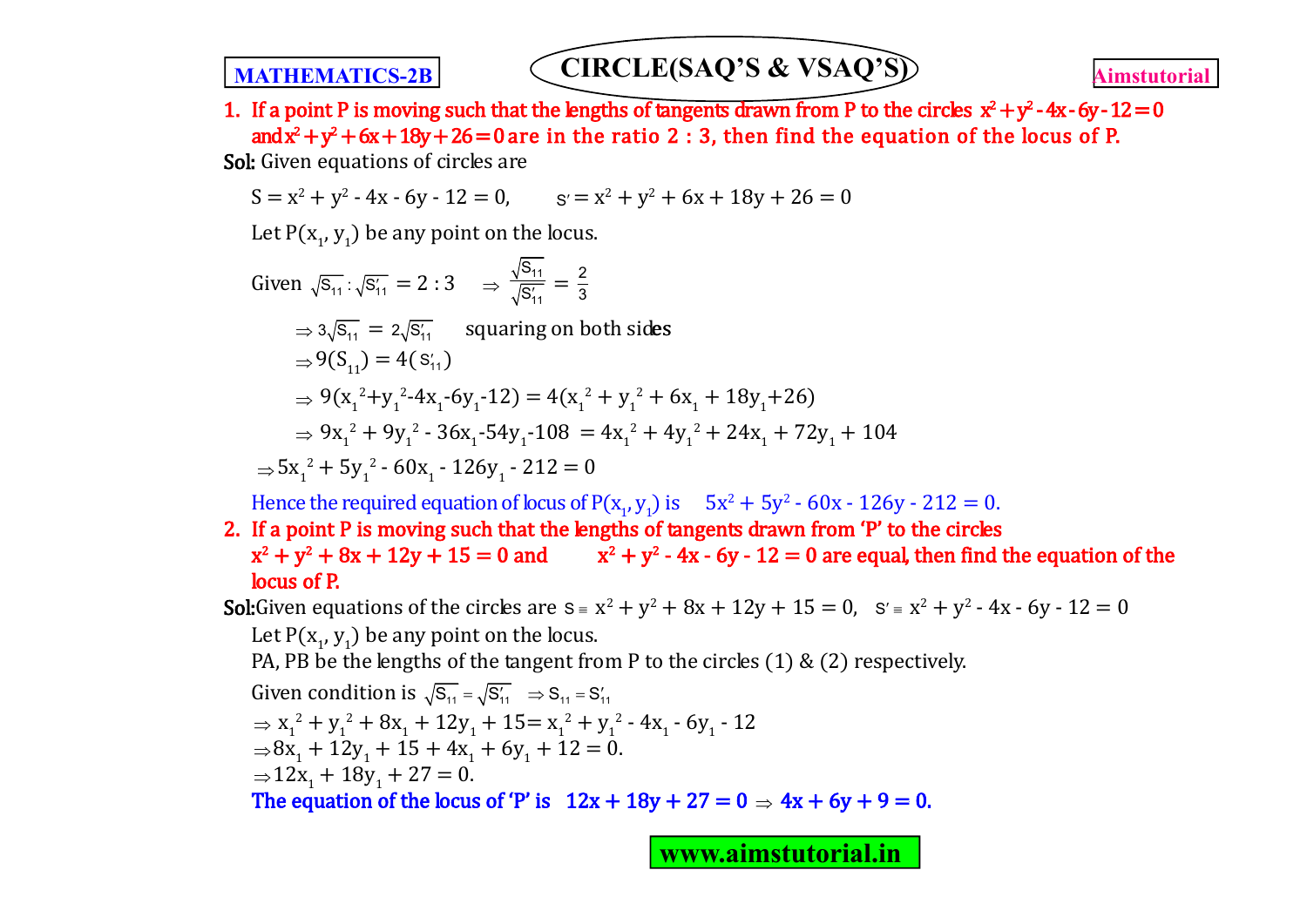3. Find the length of the chord intercepted by the circle  $x^2 + y^2 - 6x - 2y - 8 = 0$  on the line  $x + y + 1 = 0$ . **Sol:** Given circle  $x^2 + y^2 - 8x - 2y - 8 = 0$  ------ (1)

Centre  $(C) = (4, 1)$ Radius (r) =  $\sqrt{4^2 + 1^2 + 8}$  =  $\sqrt{16 + 1 + 8}$  =  $\sqrt{25}$  = 5 Given chord,  $x + y + 1 = 0$  --------- (2)  $d =$  perpendicular distance from C to  $(2)$ 

$$
\frac{|\mathsf{ax}_1 + \mathsf{by}_1 + \mathsf{c}|}{\sqrt{\mathsf{a}^2 + \mathsf{b}^2}} = \left| \frac{4 + 1 + 1}{\sqrt{\mathsf{1}^2 + \mathsf{1}^2}} \right| = \frac{6}{\sqrt{2}}
$$

Length of chord =  $|\overline{AB}| = 2\sqrt{r^2 - d^2} = 2\sqrt{25 - (\frac{6}{\sqrt{2}})^2}$  $\left(\frac{3}{2}\right)^5 = 2\sqrt{25 \cdot \frac{36}{2}} = 2\sqrt{\frac{50 - 36}{2}} = 2\sqrt{\frac{14}{2}} = 2\sqrt{7}$  units.

4. Find the length of the chord intercepted by the circle  $x^2 + y^2 - x + 3y - 22 = 0$  on the line  $y = x - 3$ . Sol: Given equation of the circle is

$$
x^{2} + y^{2} - x + 3y - 22 = 0
$$
  
Centre C = (-g, -f) =  $\left(\frac{1}{2}, \frac{-3}{2}\right)$ .  
Radius r =  $\sqrt{g^{2} + f^{2} - c}$  =  $\sqrt{\left(\frac{-1}{2}\right)^{2} + \left(\frac{3}{2}\right)^{2} + 22} = \sqrt{\frac{49}{2}}$ 

Now, d = The perpendicular distance from the centre  $C\left(\frac{1}{2},\frac{-3}{2}\right)$  $\left(\frac{1}{2}, \frac{-3}{2}\right)$  to the line x - y - 3 = 0

$$
d = \frac{|\mathsf{ax}_{1} + \mathsf{by}_{1} + \mathsf{c}|}{\sqrt{\mathsf{a}^{2} + \mathsf{b}^{2}}} = \frac{\left|1\left(\frac{1}{2}\right) - 1\left(\frac{-3}{2}\right) - 3\right|}{\sqrt{\left(1\right)^{2} + \left(-1\right)^{2}}} = \frac{1}{\sqrt{2}}
$$

Length of the chord =  $2\sqrt{r^2 - d^2}$  =  $2\sqrt{\frac{49}{2}}^2 - \left(\frac{1}{\sqrt{2}}\right)^2 = 2\sqrt{\frac{49}{2}}$ 2  $\sqrt{2}$   $\sqrt{2}$  $2\sqrt{\frac{49}{2}-\frac{1}{2}}$  $\left(\frac{49}{2}\right)^2 - \left(\frac{1}{\sqrt{2}}\right)^2 = 2\sqrt{\frac{49}{2} - \frac{1}{2}} = 2\sqrt{\frac{48}{2}}$  $2\sqrt{\frac{40}{2}} = 2\sqrt{24} = 4\sqrt{6}$  units.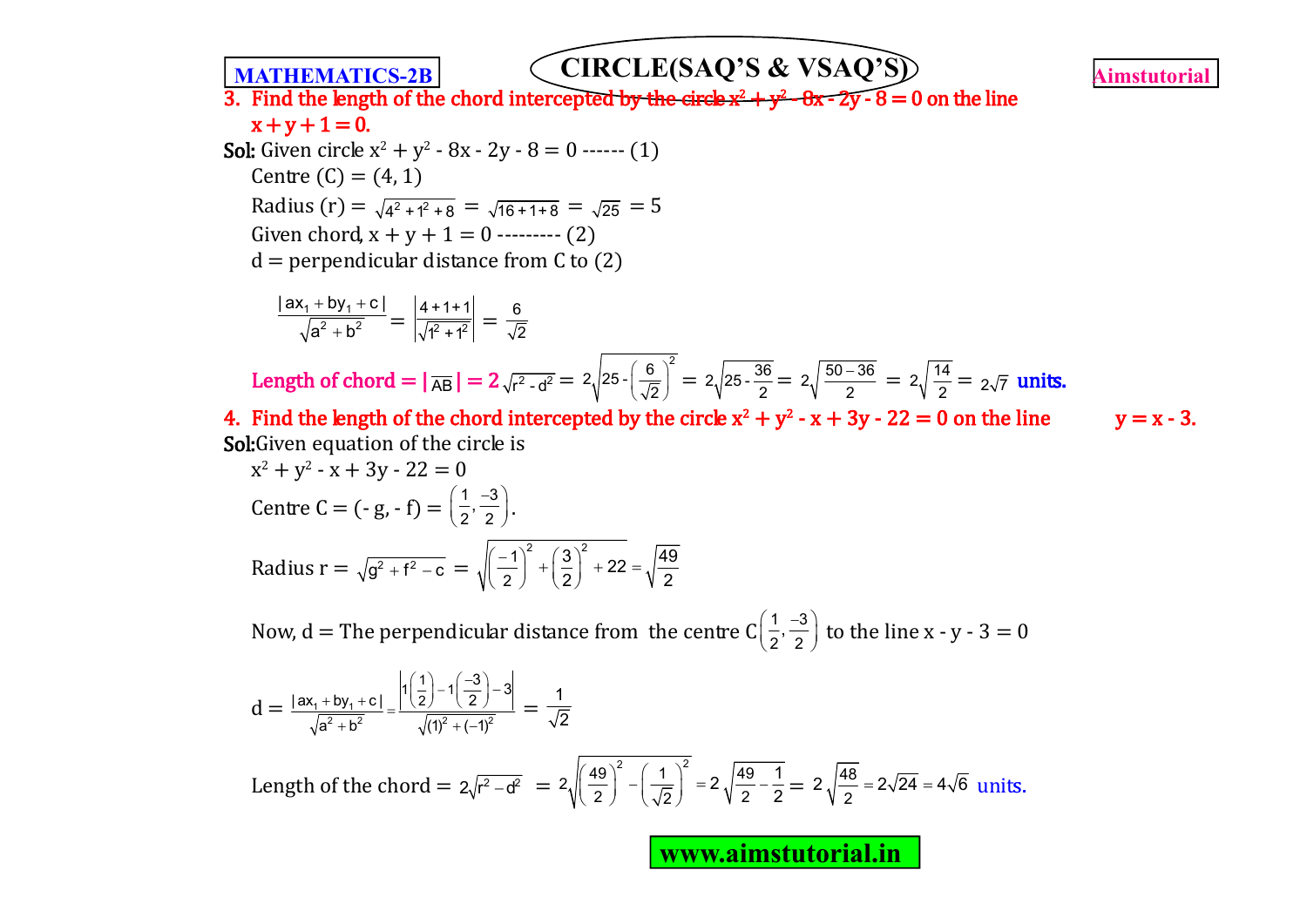

5. The line  $y = mx + c$  and the circle  $x^2 + y^2 = a^2$  intersect at A and B. If AB = 2l, then show that  $c^2 = (1 + m^2) (a^2 - \lambda^2)$ **Sol:**Given equation of circle  $x^2 + y^2 = a^2$  ................ (1) Centre C  $(0,0)$  radius,  $r = a$ given equation of line y = mx + c, mx - y + c = 0 ............(2) and (1), (2) intersect at A and B. d = perpendicular distance from centre C to (2). =  $+$  by<sub>1</sub> +  $^{+}$ 1 Py<sub>1</sub>  $2 + h^2$  $|ax_1+by_1+c|$  $a^2 + b^2$   $|\sqrt{m^2 + 1}| |\sqrt{m^2 + 1}|$  $0+0-c$   $\vert$  c  $|m^2 + 1|$   $|\sqrt{m^2 + 1}|$  $\left| \frac{+0-c}{2} \right| =$  $^{+}$  $=$  $\frac{1}{+1}$  =  $\frac{1}{\sqrt{m^2+1}}$ . Given  $|AB| = 2\lambda \Rightarrow 2\sqrt{r^2 - d} = 2\lambda \Rightarrow \sqrt{r^2 - d^2} = \lambda$ squaring on both sides  $\Rightarrow$  r<sup>2</sup> - d<sup>2</sup> =  $\lambda^2$  $\Rightarrow$  a<sup>2</sup> -2  $\int 2$ 2 c  $1 + m$  $= \lambda$  $\frac{a^2}{a^2 + m^2} = \lambda^2$   $\Rightarrow$   $a^2 - \lambda^2 =$ 2 2  $\frac{c^2}{1+m^2}$   $\Rightarrow$   $(a^2 - \lambda^2) (1+m^2) = c^2$ .

6. Find the equation of the circle with centre (-2, 3) cutting a chord of length 2 units on  $3x + 4y + 4 = 0$ . Sol: Given centre C(-2, 3)

Given equation of chord,  $3x + 4y + 4 = 0$  ------------- (1)

 $d =$  perpendicular distance from C (-2, 3) to (1)

$$
=\frac{|\mathsf{ax}_1 + \mathsf{by}_1 + \mathsf{c}|}{\sqrt{\mathsf{a}^2 + \mathsf{b}^2}} = \left|\frac{3(2+4(3)+4)}{\sqrt{3^2 + 4^2}}\right| = \left|\frac{-6+12+4}{\sqrt{9+16}}\right| = \left|\frac{10}{\sqrt{25}}\right| = \frac{10}{5} = 2
$$

Given length of chord =  $2 \Rightarrow \sqrt{r^2 - d^2} = 2 \Rightarrow \sqrt{r^2 - d^2} = 1$ Squaring on both sides  $\Rightarrow$  r<sup>2</sup> - d<sup>2</sup> = 1 substituting  $d = 2 \Rightarrow r^2 - 2^2 = 1$  $r^2 = 1 + 4 = 5$ Required equation of the circle is  $(x - h)^2 + (y - k)^2 = r^2$  $(x + 2)^2 + (y - 3)^2 = 5 \Rightarrow x^2 + 4x + 4 + y^2 - 6y + 9 - 5 = 0$  $x^2 + y^2 + 4x - 6y + 8 = 0.$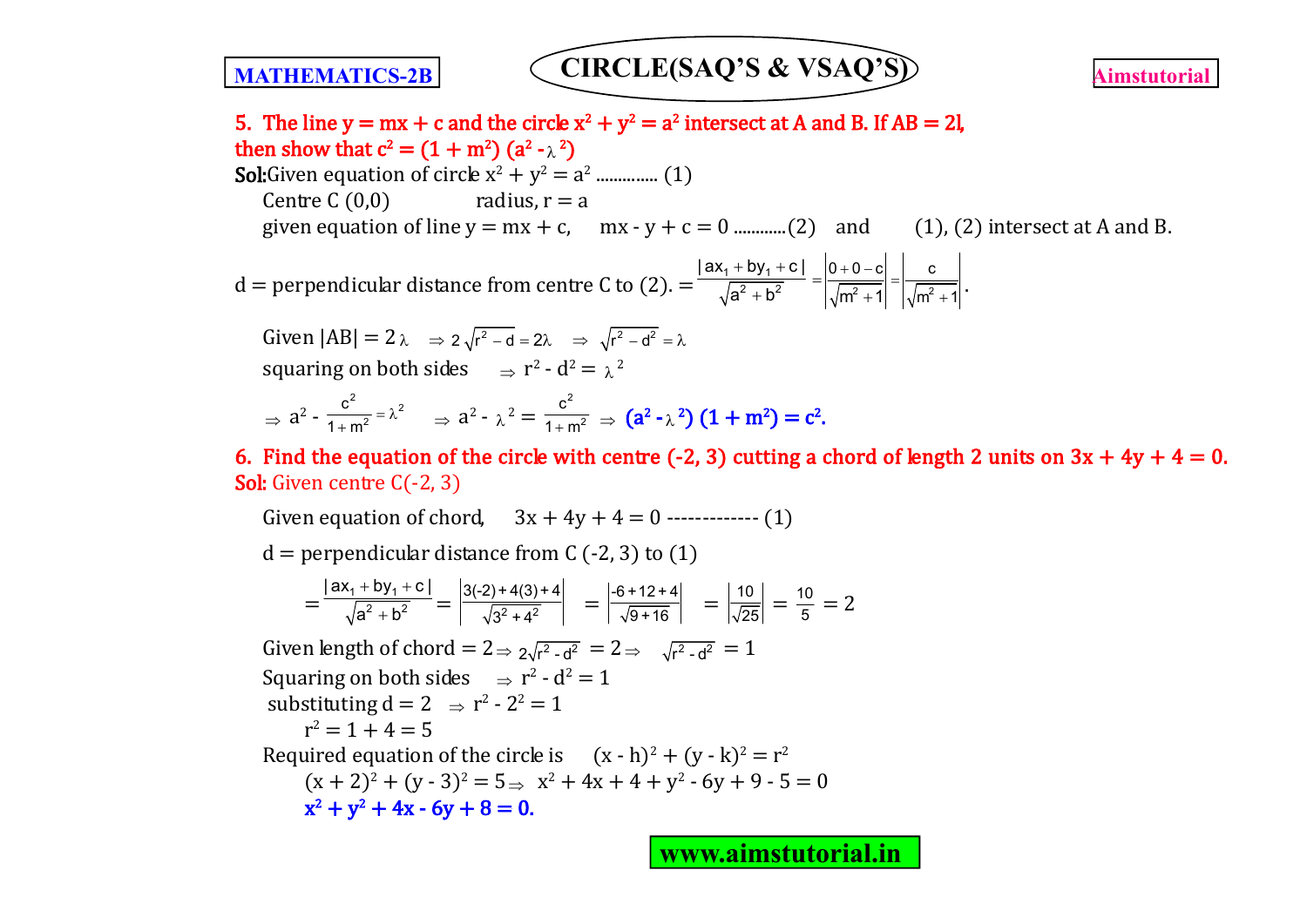

7. Find the pole of  $3x + 4y - 45 = 0$  with respect to  $x^2 + y^2 - 6x - 8y + 5 = 0$ . **Sol:** Given circle  $x^2 + y^2 - 6x - 8y + 5 = 0$  $2g = -6$   $\Rightarrow g = -3$ ,  $2f = -8$   $\Rightarrow f = -4$  $r = \sqrt{(-3)^2 + (-4)^2 - 5} = \sqrt{9 + 16 - 5} = \sqrt{20}$ Given line  $3x + 4y - 45 = 0$  $l = 3$ , m = 4, n = -45 and lg+mf-n=3(-3) + 4(-4) + 45 = -9 - 16 + 45 = 20 pole =  $\left(-g + \frac{\ell r^2}{\ell g + mf - n}, -f + \frac{mr^2}{\ell g + mf - n}\right)$  $-g + \frac{\ell r^2}{\ell g + m f - n}$ ,-f +  $\frac{mr^2}{\ell g + m f - n}$  $= \left( 3 + \frac{3 (2 0)}{2 0}, \quad 4 + \frac{4 (2 0)}{2 0} \right)$  $20$  20  $= (3 + 3, 4 + 4) = (6, 8).$ (H/W)Find the pole of  $x + y + 2 = 0$  with respect to the circle  $x^2 + y^2 - 4x + 6y - 12 = 0$ . Ans: (-23, -28). 8. Find the value of k, if  $kx + 3y - 1 = 0$ ,  $2x + y + 5 = 0$  are conjugate lines with respect to the circle  $x^2 + y^2 - 2x - 4y - 4 = 0$ . Sol: Given equation of circle  $x^2 + y^2$  - 2x - 4y - 4 = 0 ------------- (1) 2g = -2  $\Rightarrow$  g = -1, 2f = -4 $\Rightarrow$  f = -2 and c = -4  $r = \sqrt{(-1)^2 + (-2)^2 - (-4)} = \sqrt{1 + 4 + 4} = \sqrt{9} = 3$ given lines  $kx + 3y - 1 = 0$ ,  $2x + y + 5 = 0$  $l_1 = k$ ,  $m_1 = 3$ ,  $n_1 = -1$ ,  $l_2 = 2$ ,  $m_2 = 1$ ,  $n_2 = 5$ Conjugate lines condition :  $r^2 (l_1 l_2 + m_1 m_2) = (l_1 g + m_1 f - n_1) (l_2 g + m_2 f - n_2)$  $9(k.2 + 3.1) = [k(-1) + 3(-2) + 1][2(-1) + 1(-2) - 5]$   $\alpha \Rightarrow (2k + 3) = (-k - 5)$  ( $\alpha$ )  $2k + 3 = k + 5$  $2k - k = 5 - 3$  $k = 2$ . (H/W)Find the value of k, if  $x + y - 5 = 0$ ,  $2x + ky - 8 = 0$  are conjugate lines with respect to the circle  $x^2 + y^2 - 2x - 2y - 1 = 0$ . Ans:  $k = 2$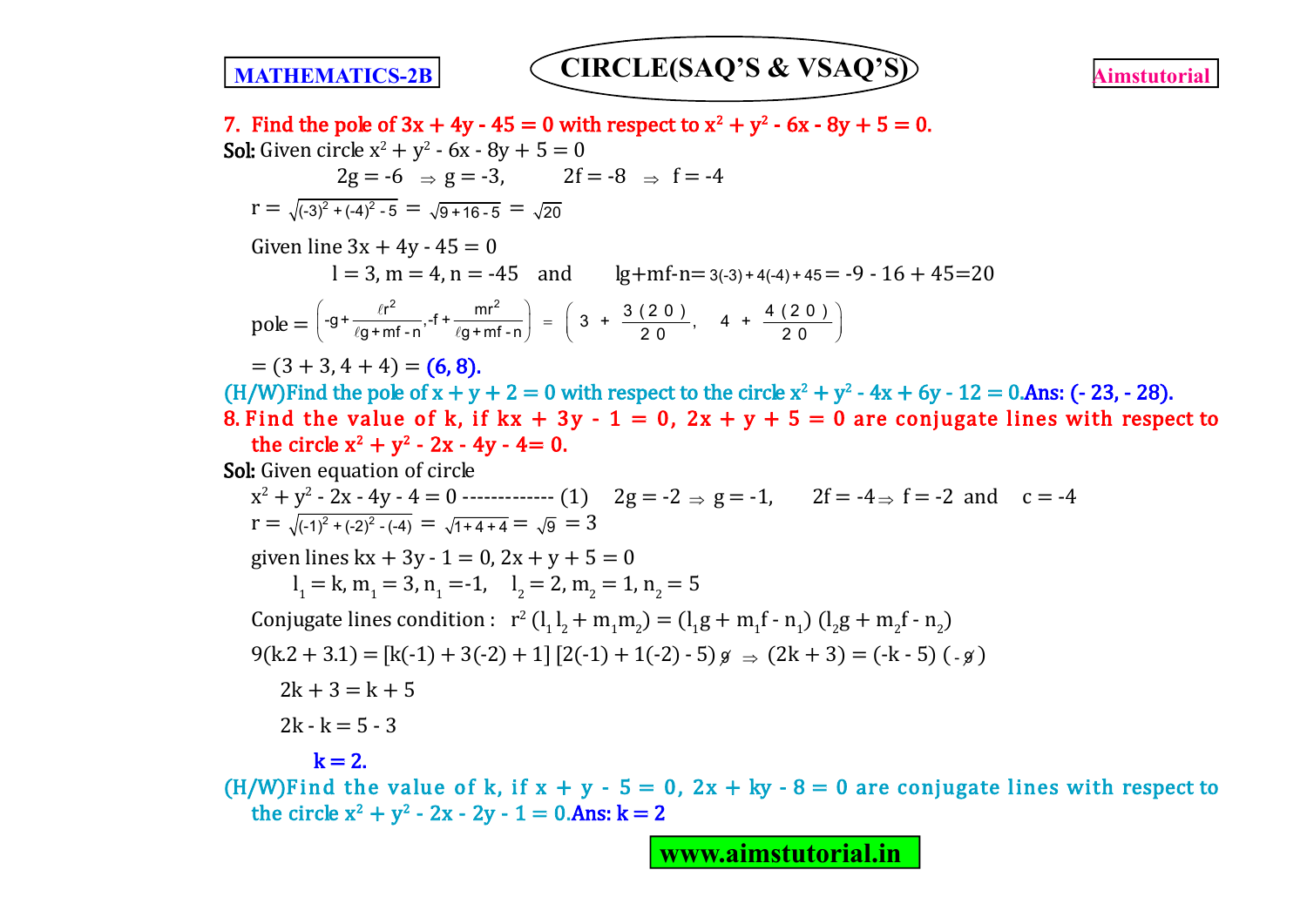9. Find the equations of the tangents to the circle  $x^2 + y^2$  - 4x + 6y - 12 = 0 which are parallel to  $x + y - 8 = 0$ . **Sol:** Given equation of circle  $x^2 + y^2 - 4x + 6y - 12 = 0$  ---------- (1) Centre (2, -3), radius =  $\sqrt{(2)^2 + (-3)^2 - (-12)} = \sqrt{4 + 9 + 12} = \sqrt{25} = 5$ . Given line  $x + y - 8 = 0$  ---------- (2) Equation of a line parallel to (2) is,  $x + y + k = 0$  ---------- (3) Given (3) is tangent to (1) Condition :  $r = d$  [perpendicular distance from C to (3)]  $\Rightarrow$  5 =  $+$  by<sub>1</sub> +  $^{+}$ 1 <sup>1</sup> ⊃y<sub>1</sub>  $2 + h^2$  $|ax_1+by_1+c|$  $\frac{+by_1+c}{a^2+b^2} = \frac{2+(-3)+k}{\sqrt{1^2+1^2}}$  $\frac{-(-3) + k}{1^2 + 1^2}$   $\Rightarrow$   $5 = \frac{-1 + k}{\sqrt{2}}$  $\Rightarrow$  5 $\sqrt{2}$  = |k - 1|  $\Rightarrow$  k - 1 =  $\pm$  5 $\sqrt{2}$  $k = 1 + 5\sqrt{2}$ Hence required equations of tangents are  $x + y + 1 + 5\sqrt{2} = 0$ . 10. Find the equations of the tangents to the circle  $x^2 + y^2 + 2x - 2y - 3 = 0$ which are perpendicular to  $3x - y + 4 = 0$ . **Sol:** Let the equation of the tangent perpendicular to  $3x - y + 4 = 0$  is  $x + 3y + k = 0$ , — (1) centre of  $x^2 + y^2 + 2x - 2y - 3 = 0$  is  $(-1, 1)$ Radius =  $\sqrt{(-1)^2 + (1)^2 + 3} = \sqrt{5}$ Given (1) is tangent of a given cirlce Now  $r = d$ Radius = length of the perpendicular from  $(-1, 1)$  to  $x + 3y + k = 0$  $\Rightarrow$  r=  $+$  by<sub>1</sub> +  $^{+}$  $_1$   $\cdots$   $_{1}$ 2  $h^2$  $\left|$  ax<sub>1</sub> + by<sub>1</sub> + c  $\right|$  $\overline{a^2 + b^2}$   $\Rightarrow$  $\overline{5} = \frac{|(-1) + 3(1) + k|}{\sqrt{10}} \Rightarrow 5\sqrt{2} = |k + 2|$   $\Rightarrow k = -2 \pm 5\sqrt{2}.$ 

Required tangents are  $x + 3y - 2 + 5\sqrt{2} = 0$ .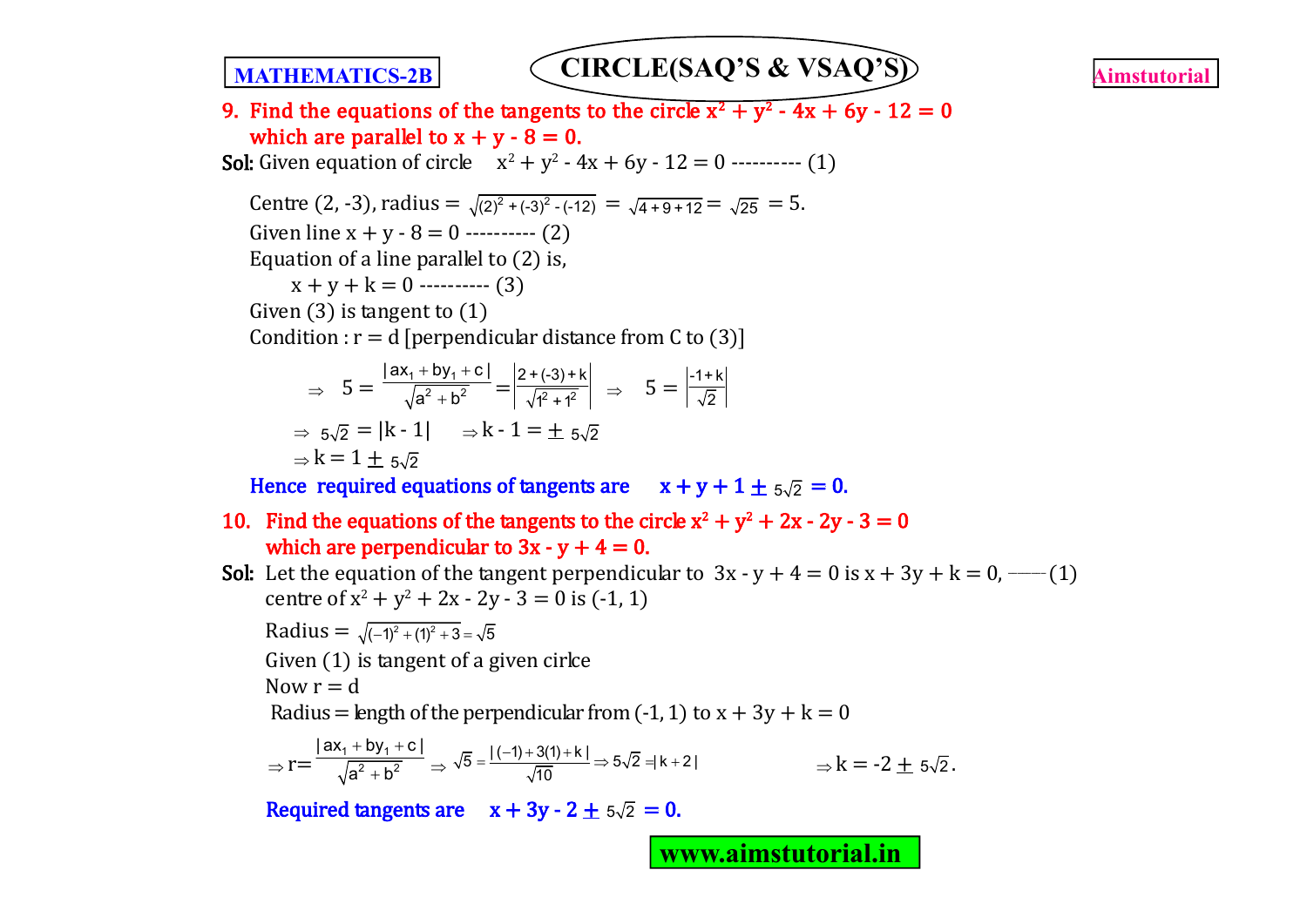**MATHEMATICS-2B** CIRCLE(SAQ'S & VSAQ'S) **Aimstutorial**  $11.$  $2^2 + y^2$  - 2x + 4y = 0 at (3, - 1). Also find the equation of tangent parallel to it. **Sol:**Given equation of the circle is  $x^2 + y^2 - 2x + 4y = 0$  ......... (1) The given point  $P(x_1, y_1) = (3, -1)$  $\therefore$  The equation of tangent at P is S<sub>1</sub> = 0.  $x(3) + y(-1) - 1(x+3) + 2(y-1) = 0$  $\Rightarrow$  3x - y - x - 3 + 2y - 2 = 0  $\Rightarrow$  2x + y - 5 = 0 The equation of the straight line parallel to the tangent  $2x + y - 5 = 0$  is  $2x + y + k = 0$  .......... (2) If (2) is a tangent to the given circle where  $r = d$  (perpendicular distance from centre  $(1, -2)$  to the line  $(2)$ ).  $\Rightarrow$  r=  $+$  by<sub>1</sub> +  $\ddot{}$ 1 1  $2 + h^2$  $|ax_1+by_1+c|$  $\frac{+by_1+cb_1}{a^2+b^2} \Rightarrow \sqrt{(-1)^2+2^2}$  $\sqrt{(-1)^2+2^2}=\frac{|2(1)+1(-2)+k|}{\sqrt{2^2+1^2}}$  $2^2 + 1^2$  $\frac{1}{(1-1)^2+2^2}=\frac{2(1)+1(-2)+1}{(1-1)(2-1)}$  $\frac{-2+K!}{+1^2}$   $\Rightarrow \sqrt{5} = \frac{|k|}{\sqrt{5}}$ 5  $=$  $\Rightarrow$   $|k| = 5 \Rightarrow k = +5$ The equations of the tangents to the circle are  $2x + y + 5 = 0$ One of these tangnets namely  $2x + y - 5 = 0$  is the tangent at  $(3, -1)$ . The other tangent parallel to it is  $2x + y + 5 = 0$ . 12. Find the area of the triangle formed by the normal at  $(3, -4)$  to the circle  $x^2 + y^2 - 22x - 4y + 25 = 0$ with the coordinate axis. **Sol:** Given circle is  $x^2 + y^2 - 22x - 4y + 25 = 0$ centre  $(-g, -f) = C(11,2)$ Equation of normal passing through  $(3, -4)$   $(11,2)$  is  $y + 4 = \frac{2+4}{11-3}$  $11 - 3$  $^{+}$  $\frac{+4}{-3}(x-3) \Rightarrow y+4=\frac{6}{8}(x-3) \Rightarrow 4y+16=3x-9$  $\Rightarrow$  3x - 4y - 25 = 0 **Area of the triangle formed by the normal with coordinate axes is**  $\frac{c^2}{2|\text{ab}|} = \frac{(-25)^2}{213(-4)!} = \frac{625}{24}$  sq.units  $2 |ab|$   $2 |3(-4)|$  24  $=\frac{(-25)^2}{(25-1)^2}$  $\frac{127}{-41} = \frac{328}{24}$  sq.units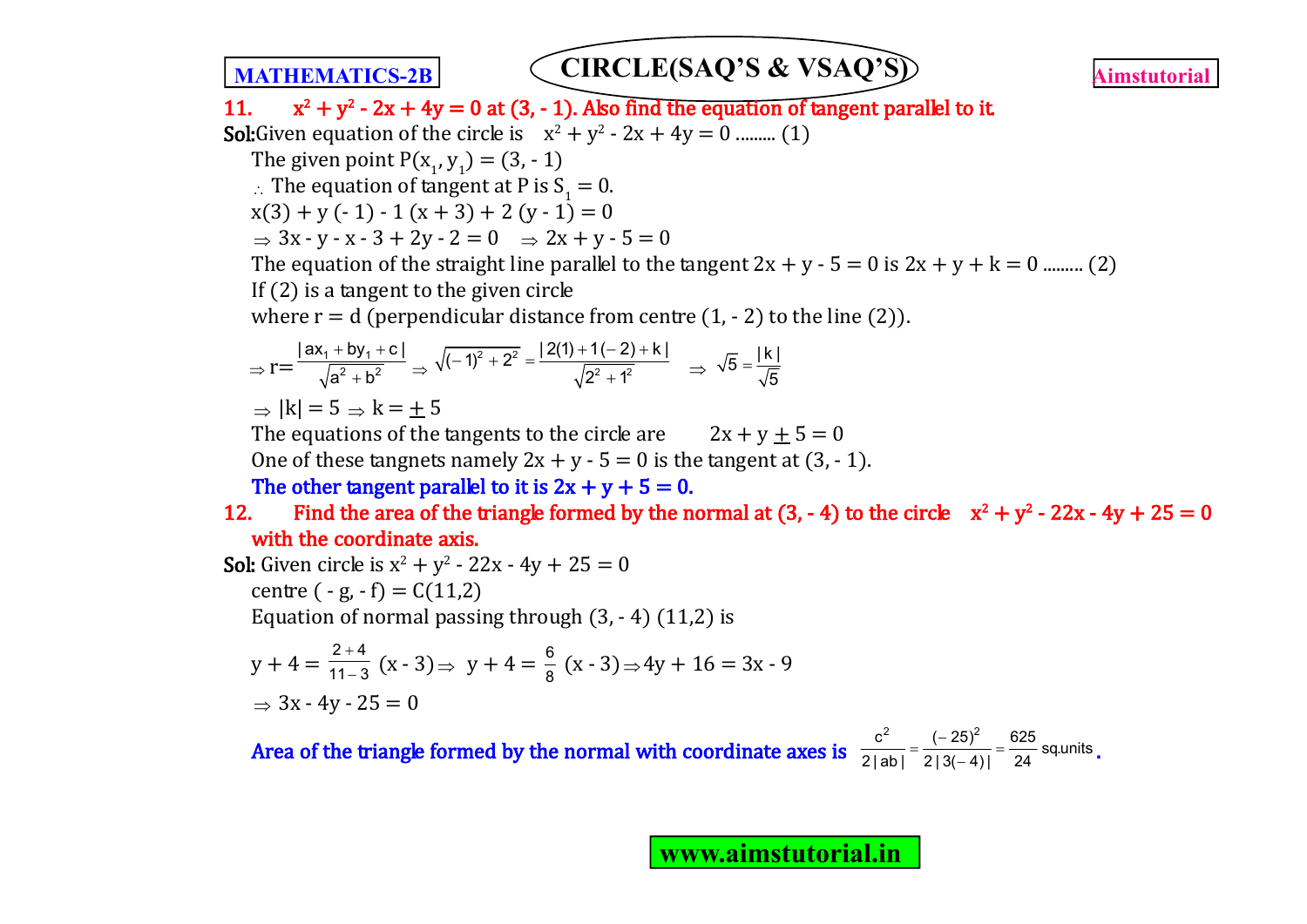13. Show that  $x + y + 1 = 0$  touches the circle  $x^2 + y^2 - 3x + 7y + 14 = 0$  and find its point of contact.

Sol: Given equation of circle

$$
x^{2} + y^{2} - 3x + 7y + 14 = 0
$$
........(1)  
Centre (C) =  $\left(\frac{3}{2}, \frac{-7}{2}\right)$ 

Radius (r) = 
$$
\sqrt{\left(\frac{-3}{2}\right)^2 + \left(\frac{7}{2}\right)^2 - 14} = \sqrt{\frac{9 + 49}{4} - 14} = \sqrt{\frac{9 + 49 - 56}{4}} = \sqrt{\frac{2}{4}} = \frac{1}{\sqrt{2}}
$$

Given line  $x + y + 1 = 0$  ---------- (2)

 $d =$  perpendicular distance from C to (2)

$$
d = \frac{|\mathsf{ax}_1 + \mathsf{by}_1 + \mathsf{c}|}{\sqrt{\mathsf{a}^2 + \mathsf{b}^2}} = \left| \frac{\frac{3}{2} \cdot \frac{7}{2} + 1}{\sqrt{1^2 + 1^2}} \right| = \left| \frac{\frac{3 \cdot 7 + 2}{2}}{\sqrt{2}} \right| = \left| \frac{-1}{\sqrt{2}} \right| = \frac{1}{\sqrt{2}} = r.
$$

The line  $(2)$  touches the circle  $(1)$ 

The point of contact is the foot of the perpendicular from C to (2)

$$
\frac{h - x_1}{a} = \frac{k - y_1}{b} = \frac{-(ax_1 + by_1 + c)}{a^2 + b^2} \qquad \Rightarrow \frac{h - \frac{3}{2}}{1} = \frac{k + \frac{7}{2}}{1} = \frac{-(\frac{3}{2} - \frac{7}{2} + 1)}{1^2 + 1^2}
$$
  
\n
$$
h - \frac{3}{2} = k + \frac{7}{2} = \frac{1}{2}
$$
  
\n
$$
\Rightarrow h - \frac{3}{2} = \frac{1}{2} \qquad \Rightarrow h = \frac{3}{2} + \frac{1}{2} \qquad \Rightarrow h = 2
$$
  
\n
$$
\Rightarrow k + \frac{7}{2} = \frac{1}{2} \qquad \Rightarrow k = \frac{-7}{2} + \frac{1}{2} \qquad \Rightarrow k = -3
$$

Coordinates of point of contact  $(h, k) = (2, -3)$ .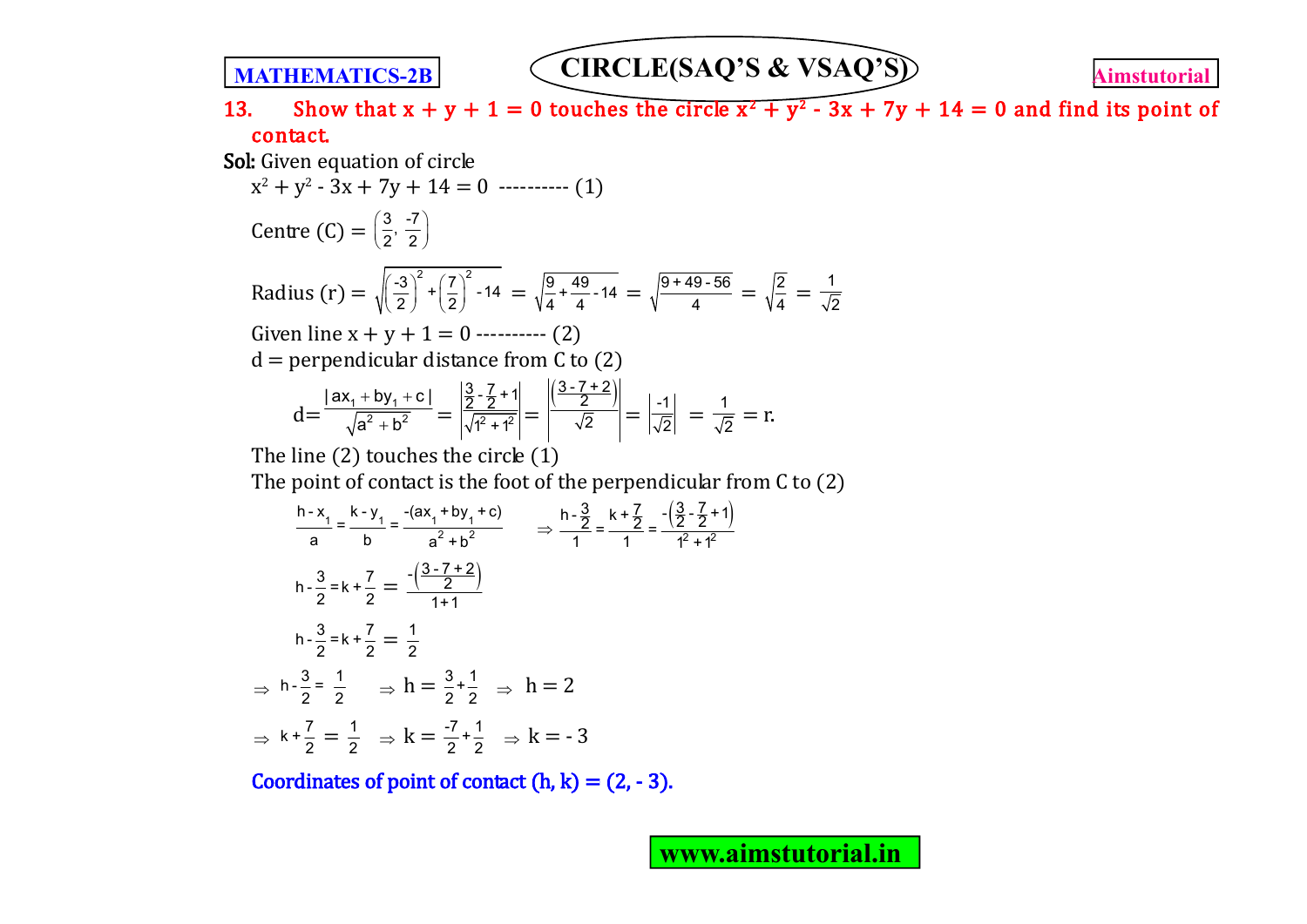14. Show that the tangent at (-1, 2) of the circle  $x^2 + y^2 - 4x - 8y + 7 = 0$  touches the circle  $x^2 + y^2 + 4x + 6y = 0$  and also find its point of contact. **Sol:** Equation of tangent at  $(-1, 2)$  to the circle  $x^2 + y^2 - 4x - 8y + 7 = 0$  is  $S_1 = xx_1 + yy_1 + g(x + x_1) + f(y + y_1) + c = 0.$  $\Rightarrow$  x(-1) + y(2) - 2(x - 1) - 4(y + 2) + 7 = 0  $\Rightarrow$  -3x - 2y + 1 = 0  $\Rightarrow$  3x + 2y - 1 = 0 ---------- (1) For the circle  $x^2 + y^2 + 4x + 6y = 0$ Centre = (-2, -3), radius =  $\sqrt{2^2 + 3^2 - 0} = \sqrt{13}$ Perpendicular distance from  $(-2, -3)$  to the line  $(1)$  d=  $+$  by<sub>1</sub> +  $^{+}$ 1 <sup>1</sup> ⊃y<sub>1</sub>  $2 + h^2$  $|ax_1+by_1+c|$  $\frac{\frac{+}{2} \frac{1}{2} \cdot \frac{1}{2}}{\frac{1}{2} \cdot \frac{1}{2}} = \frac{|3(-2) + 2(-3) - 1|}{\sqrt{3^2 + 2^2}} = \frac{|-13|}{\sqrt{13}} = \sqrt{13} = r$ 

So line (1) also touches the  $2<sup>nd</sup>$  circle.

Let (h, k) be the required point of contact. So it is the foot of the perpendicular from the centre (-2, -3)

$$
\frac{h-x_1}{a} = \frac{k-y_1}{b} = \frac{-(ax_1 + by_1 + c)}{a^2 + b^2}
$$
  
\n
$$
p\frac{h+2}{3} = \frac{k+3}{2} = \frac{-(3(-2) + 2(-3) - 1)}{3^2 + 2^2}
$$
  
\n
$$
\frac{h+2}{3} = 1 \qquad \frac{k+3}{2} = 1
$$
  
\n
$$
h+2 = 3 \qquad k+3 = 2
$$
  
\n
$$
h = 1 \qquad k = -1
$$

Coordinates of point of contact  $= (1, -1)$ .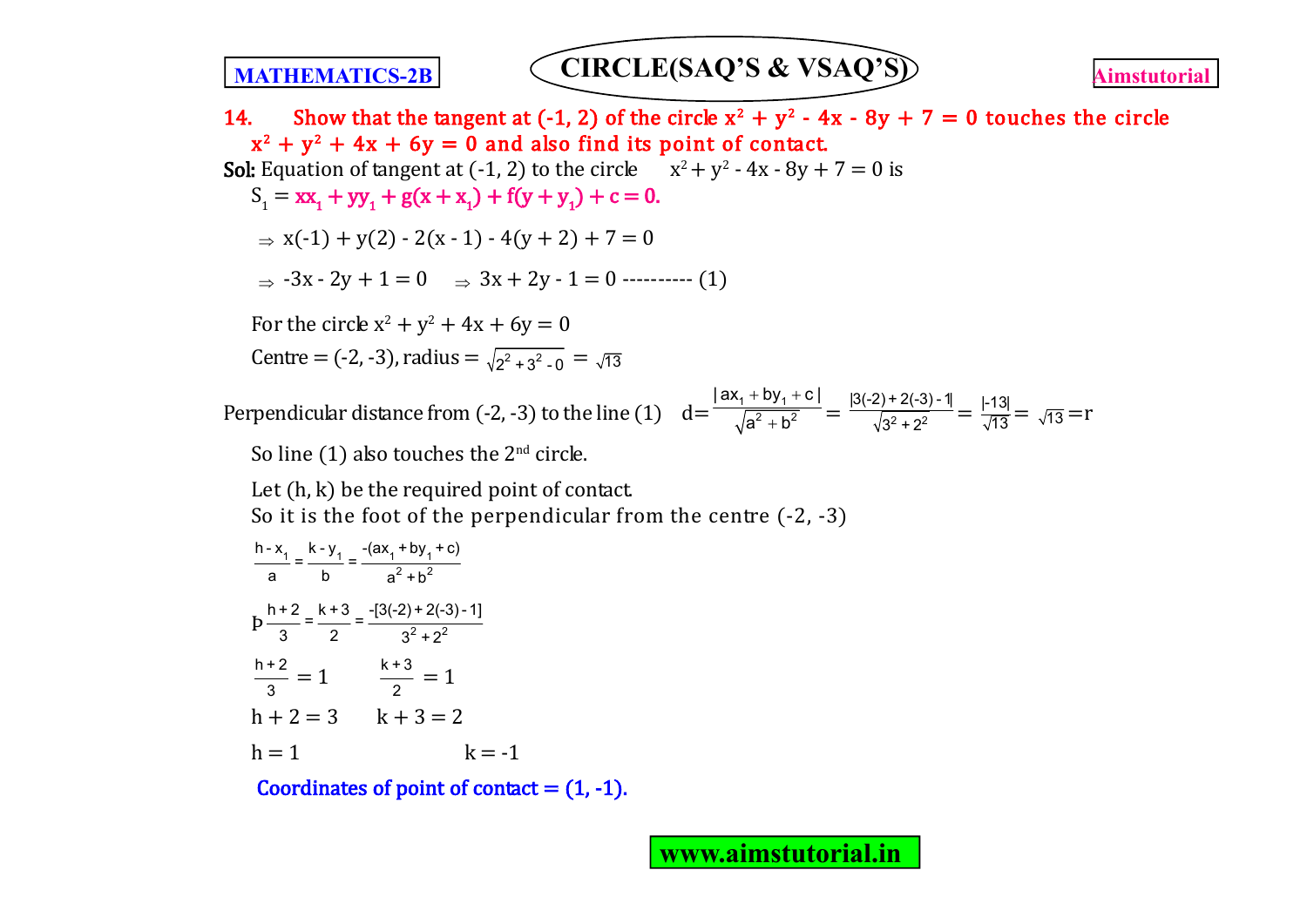15. Find the mid point of the chord intercepted by  $\overline{x^2} + \overline{y^2} - 2x - 10y + 1 = 0$  on the line x - 2y + 7 = 0. **Sol:** Given equation of circle  $x^2 + y^2 - 2x - 10y + 1 = 0$  -------- (1)

 $Centre = C(1, 5)$ Given equation of chord,  $x - 2y + 7 = 0$  ------ (2) Midpoint of chord is foot of the perpendicular from centre to (2)  $\frac{1}{2} = \frac{1}{2} = \frac{1}{2} = \frac{1}{2} = \frac{1}{2} = \frac{1}{2} = \frac{1}{2} = \frac{1}{2} = \frac{1}{2} = \frac{1}{2} = \frac{1}{2} = \frac{1}{2} = \frac{1}{2} = \frac{1}{2} = \frac{1}{2} = \frac{1}{2} = \frac{1}{2} = \frac{1}{2} = \frac{1}{2} = \frac{1}{2} = \frac{1}{2} = \frac{1}{2} = \frac{1}{2} = \frac{1}{2} = \frac{1}{2} = \frac{1}{2} = \frac{1}{2} = \frac{1$  $2 + h^2$ h - x k - y cax + by + c)  $=$   $\frac{1}{2}$  =  $\frac{a}{a} = \frac{b}{b} = \frac{1}{a^2 + b^2}$   $\Rightarrow \frac{1}{1} = \frac{1}{-2} = \frac{1}{1^2 + (-2)^2}$  $\frac{h-1}{1} = \frac{k-5}{-2} = \frac{-(1-2(5)+7)}{1^2 + (-2)^2}$  $\frac{h-1}{1} = \frac{k-5}{-2} = \frac{-(-2)}{1+4}$   $\Rightarrow \frac{h-1}{1} = \frac{k-5}{-2} = \frac{2}{5}$  $\frac{h-1}{1} = \frac{2}{5}$  $\frac{k-5}{-2} = \frac{2}{5}$  $5h - 5 = 2$   $5k - 25 = -4$  $5h = 2 + 5 = 7$   $5k = -4 + 25 = 21$  $h = \frac{7}{5}$  $k = \frac{21}{5}$ **Coordinates of mid point (h, k)** =  $\left(\frac{7}{5}, \frac{21}{5}\right)$ . 16. Find the inverse point of (-2, 3) with respect to the circle  $x^2 + y^2 - 4x - 6y + 9 = 0$ . **Sol:** Given equation of circle  $x^2 + y^2 - 4x - 6y + 9 = 0$ --------- (1) Centre  $C(2, 3)$  P(-2, 3) Equation of CP,  $v = 3$  ------ (2) Equation of polar of P is  $S_1 = 0$ .  $x(-2) + y(3) - 2(x - 2) - 3(y + 3) + 9 = 0$  $-2x + 3y - 2x + 4 - 3y - 9 + 9 = 0$  $-4x + 4 = 0 \rightarrow -4x = -4$  $x = 1$  ------------ (3)

P.I. of (2), (3) is  $(1, 3)$ . The inverse point of P is  $(1, 3)$ .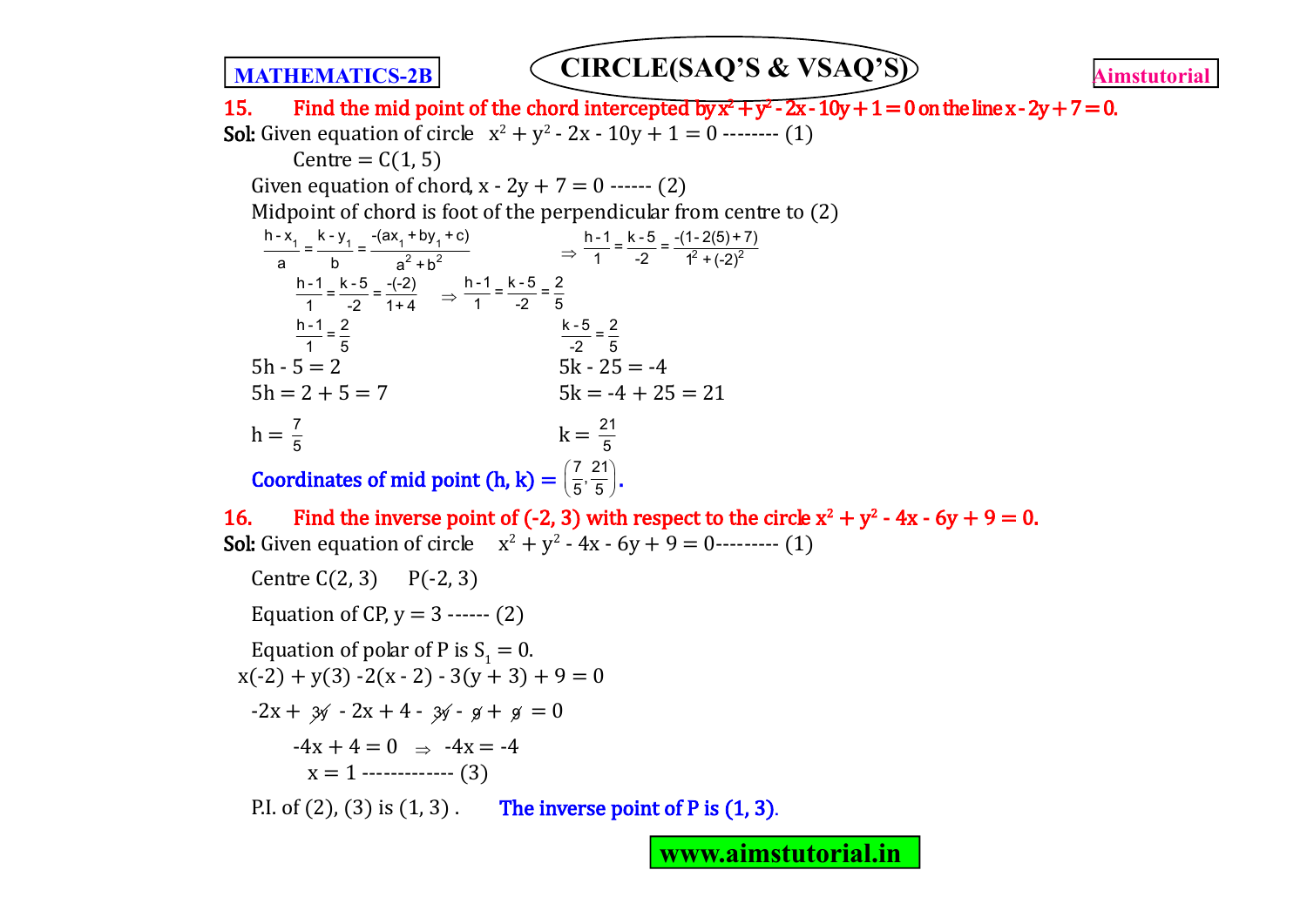17. Find the condition that the tangents drawn from (0,0) to  $S = x^2 + y^2 + 2gx + 2fy + c = 0$ , be perpendicular to each other.

Sol:Given equation of the circle is

 $S = x^2 + y^2 + 2gx + 2fy + c = 0$ 

Centre C = (- g, - f), Radius,  $r = \sqrt{g^2 + f^2 - c}$ 

Let, the given point  $P(x_1, y_1) = (0,0)$ 

Angle between the tangents  $\theta = 90^\circ$ 

The length of the tangent =  $\sqrt{S_{11}} = \sqrt{0^2 + 0^2 + 2(0) + 2f(0) + c} = \sqrt{c}$ .

If  $'_{\theta}$ ' is the angle between the tangents then

$$
\tan \frac{\theta}{2} = \frac{r}{\sqrt{S_{11}}}
$$
  
\n
$$
\tan 45^0 = \frac{\sqrt{g^2 + f^2 - c}}{\sqrt{c}}
$$
  
\n
$$
1 = \frac{\sqrt{g^2 + f^2 - c}}{\sqrt{c}}
$$
  
\n
$$
\sqrt{c} = \sqrt{g^2 + f^2 - c}
$$
  
\nSquaring on both sides, we get  
\n
$$
c = g^2 + f^2 - c
$$
  
\n
$$
g^2 + f^2 - 2c = 0.
$$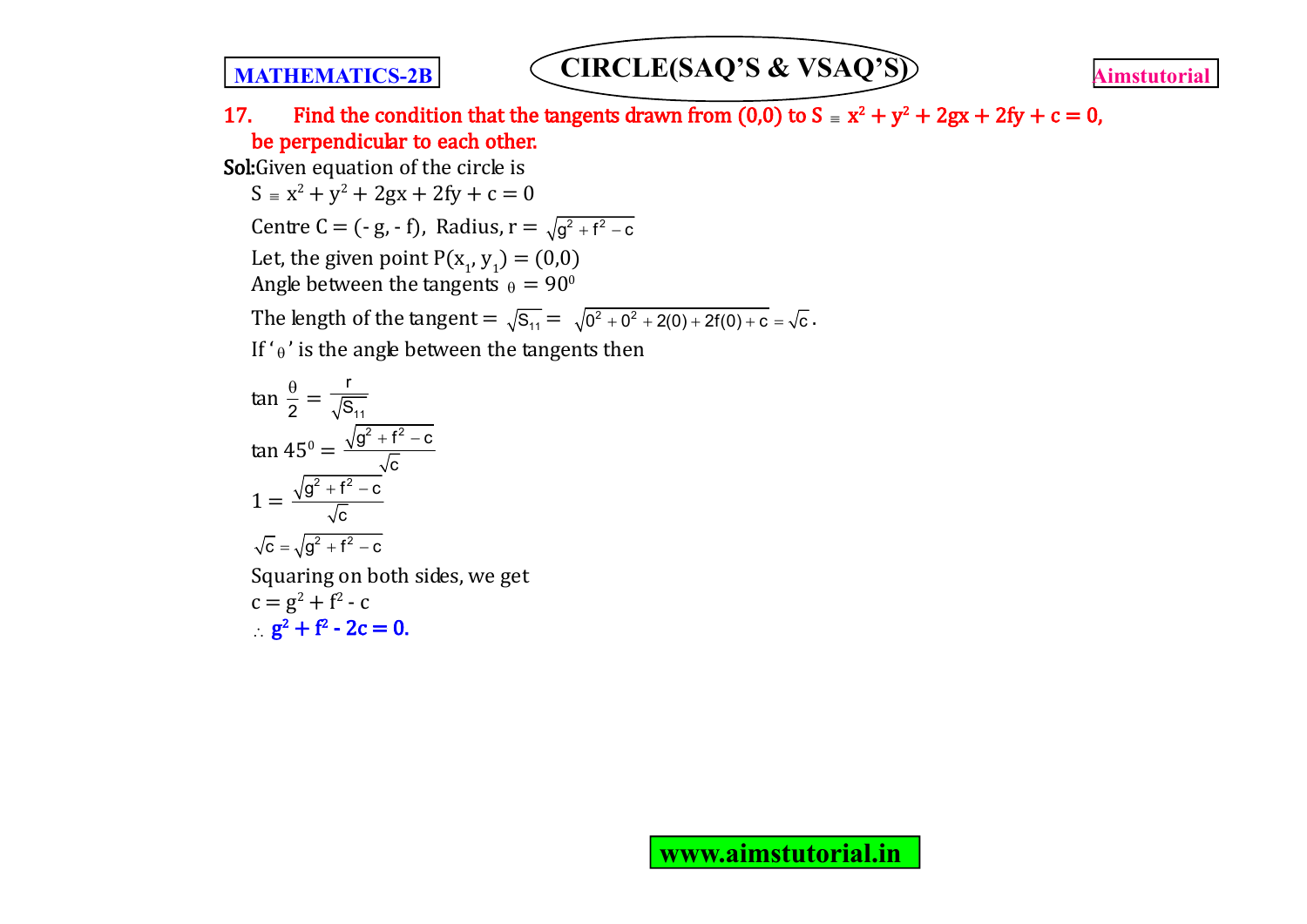18. Find the locus of 'P' where the tangent drawn from 'P' to  $x^2 + y^2 = a^2$  are perpendicular to each other. **Sol:**Given equation of the circle  $x^2 + y^2 = a^2$ 

Radius  $r = a$ 

Let  $P(x_1y_1)$  be any point on the locus.

Length of the tangent =  $\sqrt{s_{11}}$ 

$$
=\sqrt{x_{1}^{2}+y_{1}^{2}-a^{2}}
$$

Given that angle between the tangents  $q = 90^\circ$ .

If 'q' is the angle between the tangents through 'P' to the given circle then

$$
\tan\left(\frac{\theta}{2}\right) = \frac{r}{\sqrt{S_{11}}}
$$
\n
$$
\Rightarrow \tan 45^0 = \frac{a}{\sqrt{x_1^2 + y_1^2 - a^2}}
$$
\n
$$
\Rightarrow 1 = \frac{a}{\sqrt{x_1^2 + y_1^2 - a^2}}
$$
\n
$$
\Rightarrow \sqrt{x_1^2 + y_1^2 - a^2} = a
$$
\nSquaring on both sides\n
$$
\Rightarrow x_1^2 + y_1^2 - a^2 = a^2
$$
\n
$$
\Rightarrow x_1^2 + y_1^2 = a^2 + a^2 = 2a^2
$$
\n
$$
\therefore \text{ The locus of } P(x_1, y_1) \text{ is } x^2 + y^2 = 2a^2.
$$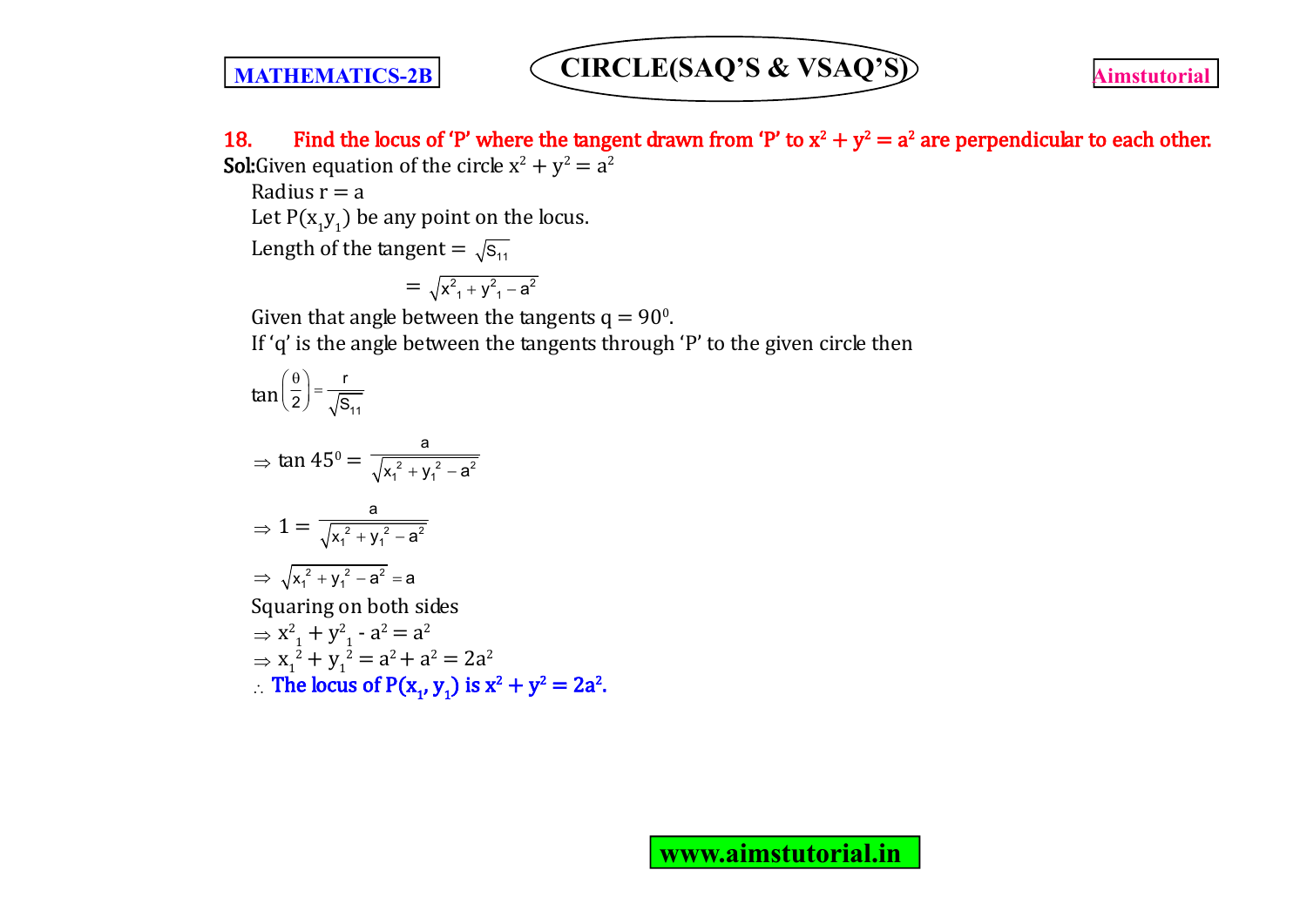19. Find the condition that the tangents drawn from the exterior point  $(g, f)$  to the circle  $x^2 + y^2 + 2gx + 2fy + c = 0$  are perpendicular to each other.

Sol:Given equation of the circle is

$$
x^{2} + y^{2} + 2gx + 2fy + c = 0, \t\t{Radius } r = \sqrt{g^{2} + f^{2} - c}
$$
\nLet the given point P(x<sub>1</sub>, y<sub>1</sub>) = (g, f)\n  
\ngiven  $\theta = 90^{\circ}$   
\nLength of the tangent =  $\sqrt{S_{11}}$   
\n
$$
= \sqrt{x_{1}^{2} + y_{1}^{2} + 2gx_{1} + 2fy_{1} + c}
$$
\n
$$
= \sqrt{g^{2} + f^{2} + 2g^{2} + 2f^{2} + c}
$$
\n
$$
= \sqrt{3}g^{2} + 3f^{2} + c
$$

If ' $\theta$ ' is the angle between the tangents then

$$
\tan\left(\frac{\theta}{2}\right) = \frac{r}{\sqrt{S_{11}}} \Rightarrow \tan 45^\circ = \frac{\sqrt{g^2 + f^2 - c}}{\sqrt{3g^2 + 3f^2 + c}}
$$
  
\n
$$
\Rightarrow 1 = \frac{\sqrt{g^2 + f^2 - c}}{\sqrt{3g^2 + 3f^2 + c}}
$$
  
\n
$$
\Rightarrow \sqrt{3g^2 + 3f^2 + c} = \sqrt{g^2 + f^2 - c}
$$
  
\nsquaring on both sides  
\n
$$
\Rightarrow 3g^2 + 3f^2 + c = g^2 + f^2 - c
$$
  
\n
$$
\Rightarrow 2g^2 + 2f^2 + 2c = 0
$$
  
\n
$$
\Rightarrow g^2 + f^2 + c = 0.
$$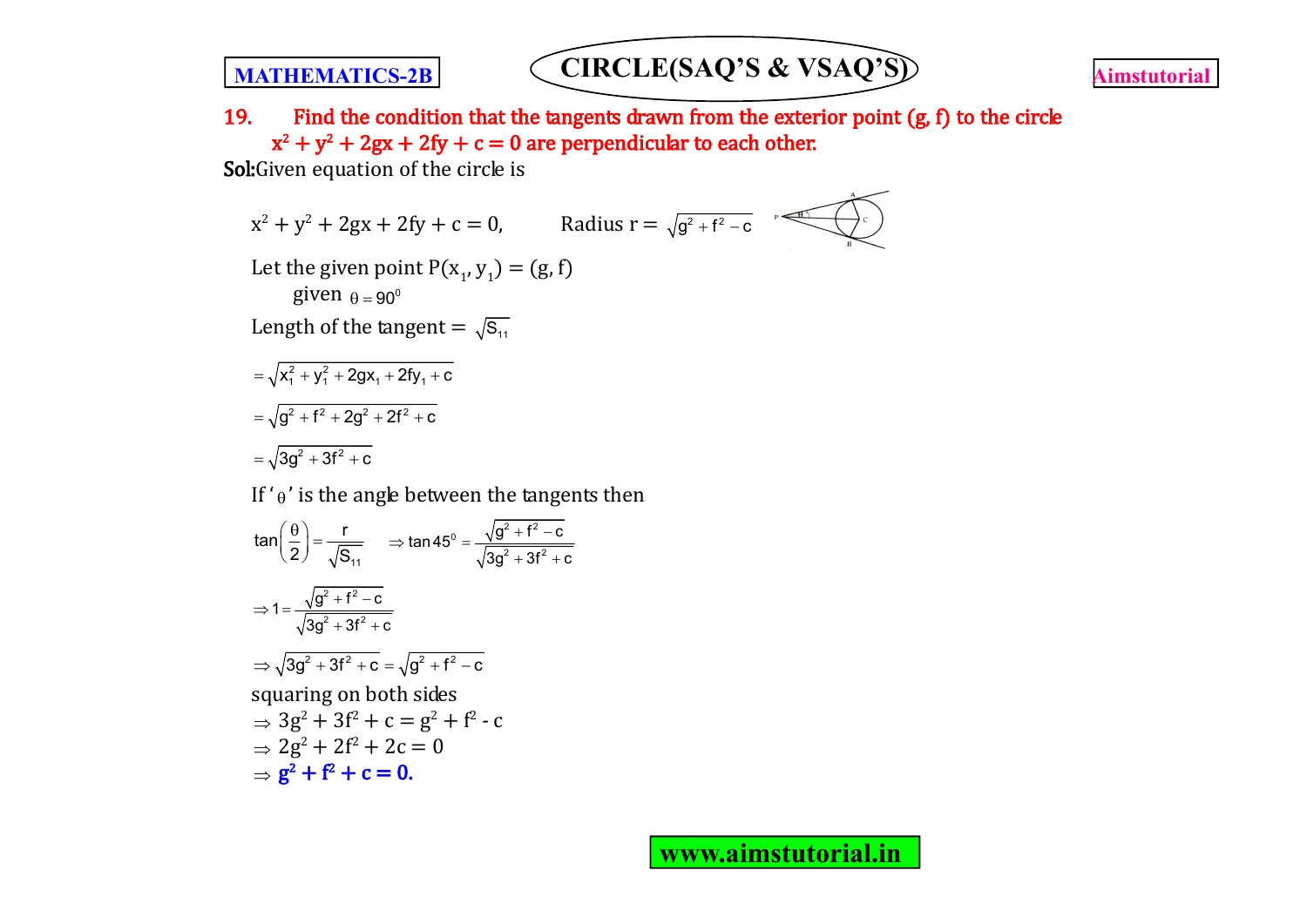20. Show that the area of the triangle formed by the two tangents through  $P(x_1, y_1)$  to the circle S<sup>o</sup> x<sup>2</sup> + y<sup>2</sup> +  $2gx + 2fy + c = 0$  and the chord of contact of P with respect to  $S = 0$  is **3/2 11**  $r^2$  $\frac{r(S_{11})^{3/2}}{S_{11}+r^2}$ , where r is radius of the circle. Sol: Given equation of circle

 $S = x^2 + y^2 + 2gx + 2fy + c = 0$  ----- (1)

 $P(x_1, y_1)$  be an external point

PA, PB be the tangents  $|PA| = |PB| = \sqrt{s_{11}}$  $\overline{AB}$  is chord of contact of P w.r.to  $S = 0$ If ' $\theta$ ' be the angle between the tangents

$$
\mathsf{P}_{\text{eff}}
$$

 $\tan (\frac{}{0} / 2) = \frac{}{\sqrt{ {\mathsf{S}}_{11} }}$ r  $\overline{\overline{\mathsf{S}_{11}}}$  (where r is radius of circle)

Area of DPAB =  $\frac{1}{2}$  |PA| . |PB| sin  $\theta$ 

$$
= \frac{1}{2}\sqrt{s_{11}}\sqrt{s_{11}} \cdot \frac{\cancel{2} \tan(\theta/2)}{1 + \tan^2(\theta/2)} = S_{11} \left[ \frac{\frac{r}{\sqrt{s_{11}}}}{1 + \left(\frac{r}{\sqrt{s_{11}}}\right)^2} \right] = S_{11} \left[ \frac{\frac{r}{\sqrt{s_{11}}}}{1 + \frac{r^2}{\sqrt{s_{11}}}} \right] = S_{11} \left[ \frac{\frac{r}{\sqrt{s_{11}}}}{1 + \frac{r^2}{\sqrt{s_{11}}}} \right] = S_{11} \left[ \frac{\frac{r}{\sqrt{s_{11}}}}{1 + \frac{r^2}{\sqrt{s_{11}}}} \right]
$$

$$
= S_{11} \frac{r}{\sqrt{s_{11}}(s_{11} + r^2)} = \frac{r(s_{11})\sqrt{s_{11}}}{s_{11} + r^2} = \frac{r(s_{11})^{3/2}}{s_{11} + r^2}.
$$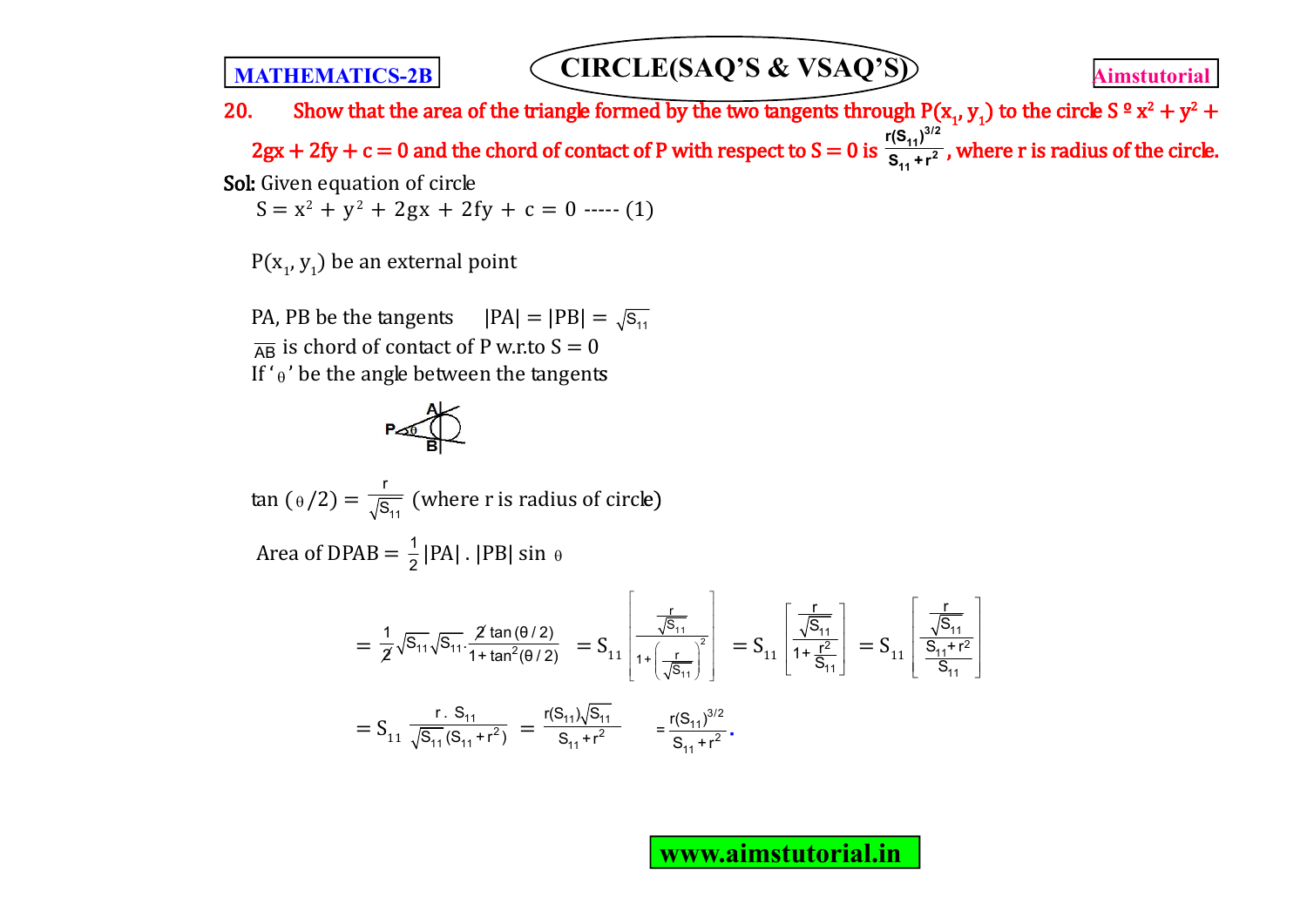21. Find the pair of tangents from the origin to the circle  $x^2 + y^2 + 2gx + 2fy + c = 0$ and hence deduce a condition for these tangents to be perpendicular.

Sol: Given equation of the circle is

 $x^2 + y^2 + 2gx + 2fy + c = 0$ Let the given point  $P(x_1, y_1) = (0,0)$ The equation of the pair of tangents drawn from (0,0) to the given circle is  $S_1^2 = SS_{11}$  $\Rightarrow$   $[x(0) + y(0) + g(x + 0) + f(y + 0) + c]^2 = (x^2 + y^2 + 2gx + 2fy + c)(0 + 0 + 0 + 0 + c)$  $\Rightarrow$   $(gx + fy + c)^2 = (x^2 + y^2 + 2gx + 2fy + c)c$  $\Rightarrow$   $g^2x^2 + f^2y^2 + c^2 + 2fgxy + 2fcy + 2gcx = cx^2 + cy^2 + 2gcx + 2fcy + c^2$  $\Rightarrow$   $(g^2 - c)x^2 + 2gf xy + (f^2 - c)y^2 = 0$ Given that these tangents to be perpendicular then coefficient of  $x^2$  + coefficient of  $y^2 = 0$  $\Rightarrow$  g<sup>2</sup> - c + f<sup>2</sup> - c = 0  $\Rightarrow$  **g<sup>2</sup> + f<sup>2</sup> = 2c.** 

22. Find the equation of pair of tangents drawn from (0, 0) to  $x^2 + y^2 + 10x + 10y + 40 = 0$ . **Sol:** Given equation of circle  $S = x^2 + y^2 + 10x + 10y + 40 = 0$ 

P(0, 0) = (x<sup>1</sup> , y<sup>1</sup> ) S1 = x(0) + y(0) + 5(x + 0) + 5(y + 0) + 40 S1 = 5x + 5y + 40 S11 = 0<sup>2</sup> + 0<sup>2</sup> + 10(0) + 10(0) + 40= 40 Equation of pair of tangents, S<sup>1</sup> 2 = SS<sup>11</sup> (5x + 5y + 40)<sup>2</sup> = (x<sup>2</sup> + y<sup>2</sup> + 10x + 10y + 40) 40 5 2 (x + y + 8)<sup>2</sup> = (x<sup>2</sup> + y<sup>2</sup> + 10x + 10y + 40) 40 5 <sup>25</sup> [x<sup>2</sup> + y<sup>2</sup> + 8<sup>2</sup> + 2xy + 2.y.8 + 2.8.x] = (x<sup>2</sup> + y<sup>2</sup> + 10x + 10y + 40) <sup>40</sup> <sup>8</sup> 5x<sup>2</sup> + 5y<sup>2</sup> + 320 + 10xy + 80y + 80x = 8x<sup>2</sup> + 8y<sup>2</sup> + 80x + 80y + <sup>320</sup> 3x<sup>2</sup> - 10xy + 3y<sup>2</sup> = 0.